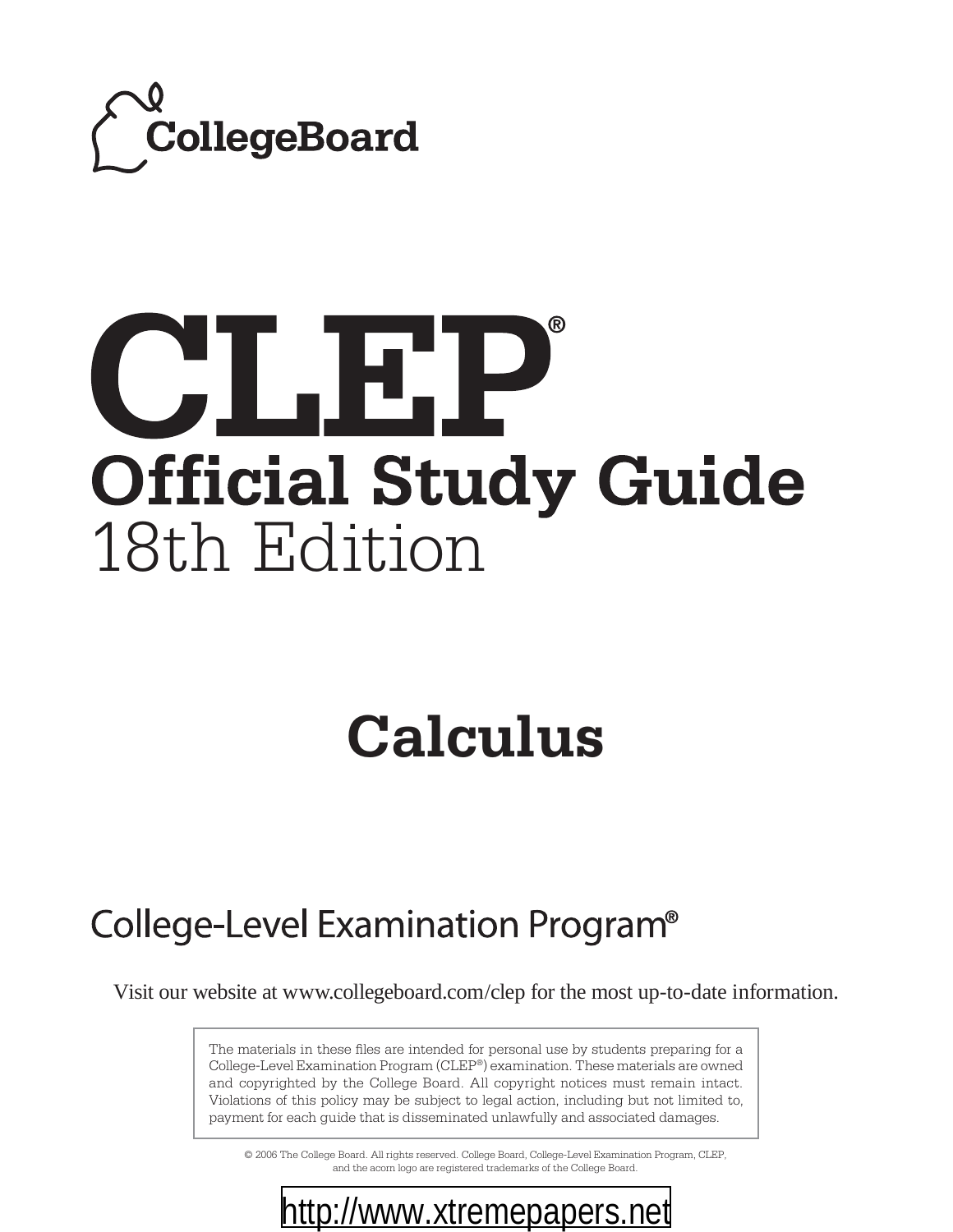## **Calculus**

#### **Description of the Examination**

The Calculus examination covers skills and concepts that are usually taught in a one-semester college course in calculus. The content of each examination is approximately 60% limits and differential calculus and 40% integral calculus. Algebraic, trigonometric, exponential, logarithmic, and general functions are included. The exam is primarily concerned with an intuitive understanding of calculus and experience with its methods and applications. Knowledge of preparatory mathematics, including algebra, plane and solid geometry, trigonometry, and analytic geometry i s assumed.

Students are not permitted to use a calculator during the CLEP Calculus exam.

The examination contains 45 questions to be answered in 90 minutes. Any time candidates spend on tutorials and providing personal information is in addition to the actual testing time.

#### **Knowledge and Skills Required**

Questions on the exam require candidates to demonstrate the following abilities:

- Solving routine problems involving the techniques of calculus (about 50% of the examination)
- Solving nonroutine problems involving an understanding of the concepts and applications of calculus (about 50% of the examination)

The subject matter of the calculus examination is drawn from the following topics. The percentages next to the main topics indicate the approximate percentages of exam questions on those topics.

- **5% Limits**
	- Statement of properties, e.g., limit of a constant, sum, product, or quotient
	- Limits that involve infinity, e.g.,  $\lim_{x\to 0} \frac{1}{x}$ 1

is nonexistent and  $\lim_{x \to \infty} \frac{\sin x}{x}$  $\lim_{x \to \infty} \frac{\sin x}{x} = 0$ 

• Continuity

#### **55% Differential Calculus**

The Derivative

• Definitions of the derivative,

e.g., 
$$
f'(a) = \lim_{x \to a} \frac{f(x) - f(a)}{x - a}
$$
 and  
 $f'(x) = \lim_{h \to 0} \frac{f(x+h) - f(x)}{h}$ 

- Derivatives of elementary functions
- Derivatives of sum, product, and quotient (including  $\tan x$  and  $\cot x$ )
- Derivative of a composite function (chain rule), e.g.,  $sin(ax + b)$ ,  $ae^{kx}$ ,  $ln(kx)$
- Derivative of an implicitly defined function
- Derivative of the inverse of a function (including Arcsin *x* and Arctan *x*)
- Derivatives of higher order
- Corresponding characteristics of graphs of  $f, f',$  and  $f''$
- Statement (without proof) of the Mean Value Theorem; applications and graphical illustrations
- Relation between differentiability and continuity
- Use of L'Hôpital's rule (quotient and indeterminate forms)

Applications of the Derivative

- Slope at a point
- Tangent lines and linear approximation
- Curve sketching: increasing and decreasing functions; relative and absolute maximum and minimum points; concavity; points of inflection
- Extreme value problems
- Velocity and acceleration of a particle moving along a line
- Average and instantaneous rates of change
- Related rates of change

#### **40% Integral Calculus**

Antiderivatives and Techniques of Integration

- Concept of antiderivatives
- Basic integration formulas
- Integration by substitution (use of identities, change of variable)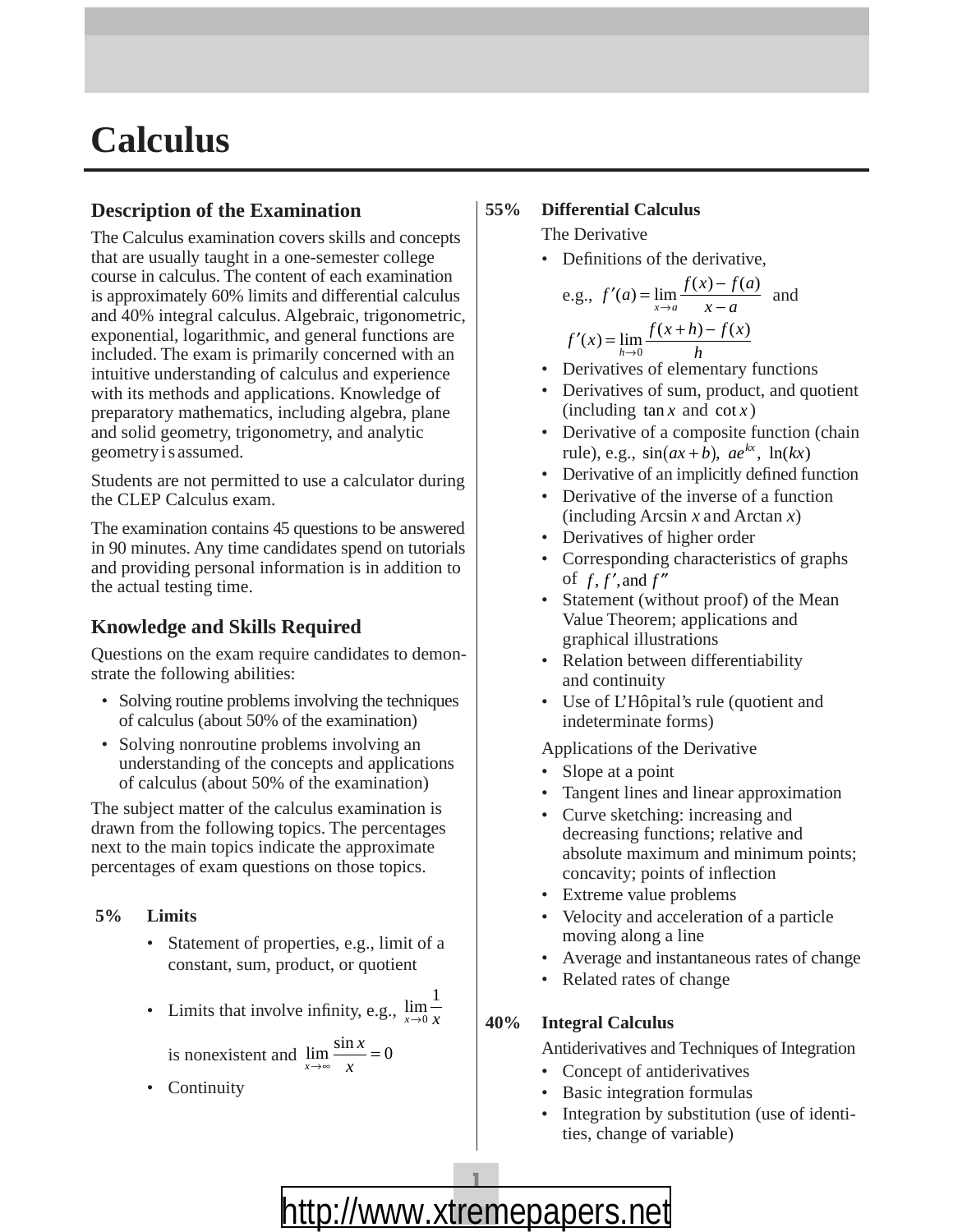**Applications of Antiderivatives** 

- $\bullet$ Distance and velocity from acceleration with initial conditions
- Solutions of  $y' = ky$  and applications to  $\bullet$ growth and decay

The Definite Integral

- Definition of the definite integral as the limit  $\bullet$ of a sequence of Riemann sums and approximations of the definite integral using rectangles and trapezoids
- Properties of the definite integral
- The Fundamental Theorem:

$$
\frac{d}{dx}\int_{a}^{x}f(t)dt = f(x)
$$

$$
\int_{a}^{b}F'(x)dx = F(b) - F(a)
$$

Applications of the Definite Integral

- Average value of a function on an interval
- $\bullet$ Area

#### **Sample Test Questions**

The following sample questions do not appear on an actual CLEP examination. They are intended to give potential test-takers an indication of the format and difficulty level of the examination, and to provide content for practice and review. Knowing the correct answers to all of the sample questions is not a guarantee of satisfactory performance on the exam.

A calculator may not be used on this examination.

**Directions:** Solve each of the following problems. After examining the form of the choices, decide which is the best of the choices given. Do not spend too much time on any one problem.

- **Notes:** (1) In this examination,  $\ln x$  denotes the natural logarithm of  $x$  (that is, the logarithm to the base  $e$ ).
	- (2) Unless otherwise specified, the domain of a function  $f$  is assumed to be the set of all real numbers  $x$  for which  $f(x)$  is a real number.

1. If 
$$
f(x) = -2x^{-3}
$$
, then  $f'(x) =$   
\n(A)  $6x^2$   
\n(B)  $6x^{-2}$ 

(C)  $6x^{-4}$ (D)  $-6x^{-2}$ 

- (E)  $-6x^{-4}$
- 2.  $\lim_{x \to 3} \frac{1}{x-3}$  is (A)  $-3$  (B) 0 (C) 1 (D) 3 (E) nonexistent



- 3. At which of the five points on the graph in the figure above are  $\frac{dy}{dx}$  and  $\frac{d^2y}{dx^2}$  both negative? (B)  $B$  (C)  $C$  (D)  $D$  (E)  $E$  $(A)$  A
- 4. Which of the following is an equation of the line tangent to the graph of  $f(x) = x^3 - x$  at the point where  $x = 2$ ?
	- (A)  $y-6=4(x-2)$
	- (B)  $y-6=5(x-2)$
	- (C)  $y-6=6(x-2)$
	- (D)  $y-6=11(x-2)$
	- (E)  $y-6=12(x-2)$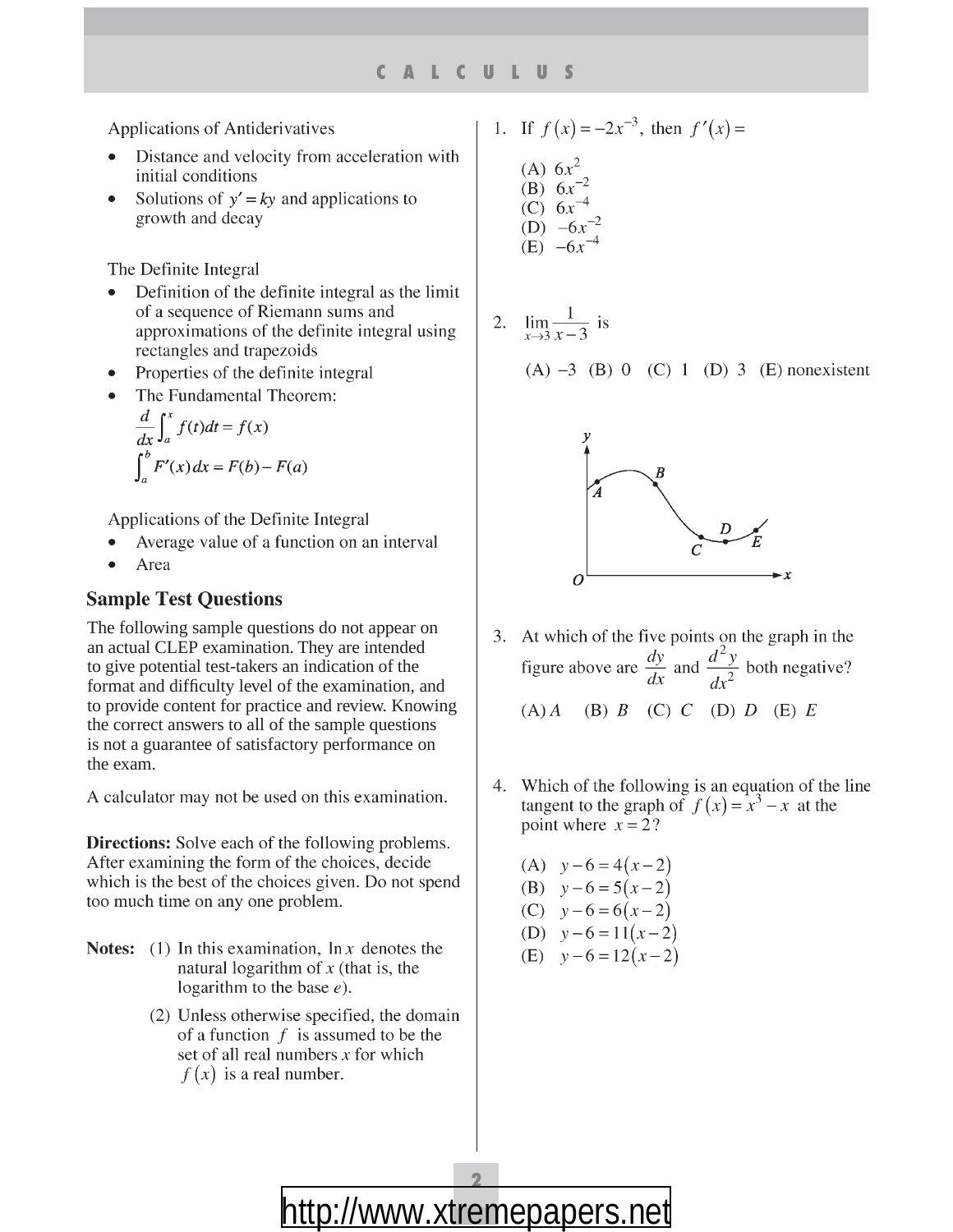- 5.  $\int (e^x + e) dx =$ 
	- (A)  $e^x + C$ (B)  $e^{x} + e + C$
	- $(C) e<sup>x</sup> + e x + C$

(D) 
$$
\frac{e^{x+1}}{x+1} + ex + C
$$
  
(E) 
$$
\frac{e^{x+1}}{x+1} + \frac{e^2}{2} + C
$$



6. The graph of  $f''$ , the second derivative of the function  $f$ , is shown in the figure above. On what intervals is  $f$  concave up?

(A) 
$$
(-\infty, \infty)
$$
  
\n(B)  $(-\infty, -1)$  and  $(3, \infty)$   
\n(C)  $(-\infty, 1)$   
\n(D)  $(-1, 3)$   
\n(E)  $(1, \infty)$ 

7.  $\int (x-1)\sqrt{x} dx =$ (A)  $\frac{2}{5}x^{\frac{5}{2}} - \frac{2}{3}x^{\frac{3}{2}} + C$ (B)  $\frac{1}{2}x^2 + 2x^{\frac{2}{3}} - x + C$  $\sigma$  $1<sub>2</sub>$ 

(C) 
$$
\frac{1}{2}x^2 - x + C
$$
  
\n(D)  $\frac{2}{3}x^{\frac{3}{2}} + 2x^{\frac{1}{2}} + C$   
\n(E)  $\frac{3}{2}x^{\frac{1}{2}} - x^{-\frac{1}{2}} + C$ 

8. The acceleration, at time  $t$ , of a particle moving along the x-axis is given by  $a(t) = 20t^3 + 6$ . At time  $t = 0$ , the velocity of the particle is 0 and the position of the particle is 7. What is the position of the particle at time t?

(A) 
$$
120t + 7
$$
  
\n(B)  $60t^2 + 7t$   
\n(C)  $5t^4 + 6t + 7$   
\n(D)  $t^5 + 3t^2 + 7$   
\n(E)  $t^5 + 3t^2 + 7t$ 

9. What is  $\lim_{x \to \infty} \frac{x^2 - 4}{2 + x - 4x^2}$ ?  $(A) -2$ (B)  $-\frac{1}{4}$ (C)  $\frac{1}{2}$  $(D)$  1 (E) The limit does not exist.

10. 
$$
\int_{-3}^{3} |x + 2| dx =
$$
  
(A) 0 (B) 9 (C) 12 (D) 13 (E) 14

11. Let  $f$  and  $g$  be the functions defined by  $f(x) = \sin x$  and  $g(x) = \cos x$ . For which of the following values of  $a$  is the tangent line to  $f$  at  $x = a$  parallel to the tangent line to g at  $x = a$ ?

(A) 0 (B) 
$$
\frac{\pi}{4}
$$
 (C)  $\frac{\pi}{2}$  (D)  $\frac{3\pi}{4}$  (E)  $\pi$ 

12. The function f is given by  $f(x) = 3x^2 + 1$ . What is the average value of  $\hat{f}$  over the closed interval  $\left[1,3\right]$ ?

(A) 
$$
\frac{28}{3}
$$
 (B) 8 (C) 12 (D) 14 (E) 28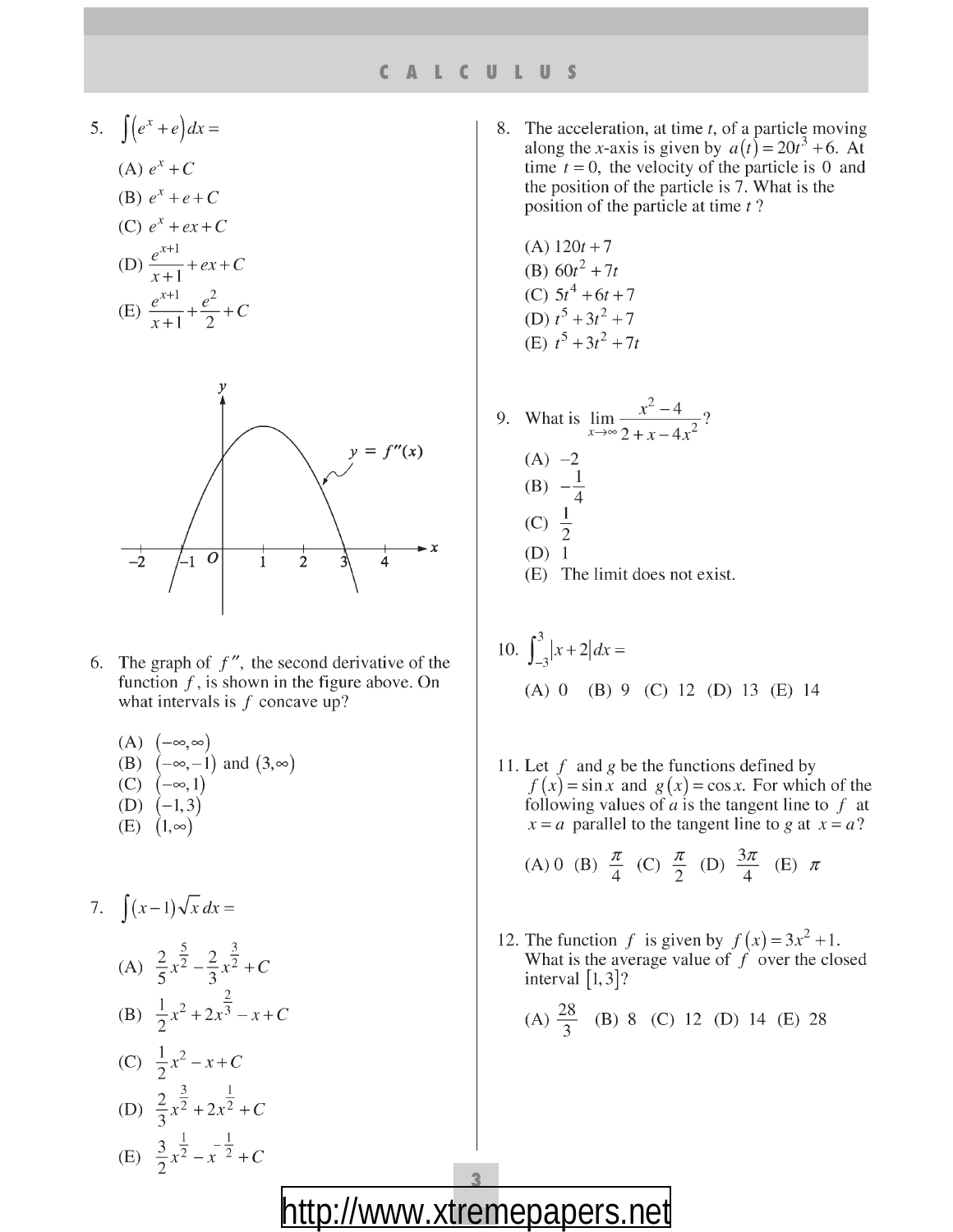| 13. If $f(x) = \frac{\sin x}{2x}$ , then $f'(x)$ |
|--------------------------------------------------|
| (A) $\frac{\cos x}{2}$                           |
| (B) $\frac{x \cos x - \sin x}{2x^2}$             |
| (C) $\frac{x \cos x - \sin x}{4x^2}$             |
| (D) $\frac{\sin x - x \cos x}{2x^2}$             |
| (E) $\frac{\sin x - x \cos x}{4x^2}$             |

| $\mathcal{X}$ | f(x) | f'(x)         | g(x) | g'(x) |
|---------------|------|---------------|------|-------|
| 10            | 35   | $\mathcal{D}$ |      |       |
| 20            |      |               | 12   | 10    |
| 30            | 24   | 25            | 20   | 10    |

 $\qquad \qquad =$ 

14. Selected values of the functions  $f$  and  $g$  and their derivatives,  $f'$  and  $g'$ , are given in the table above. If  $h(x) = f(g(x))$ , what is  $h'(30)?$ 

(A) 5 (B) 15 (C) 35 (D) 50 (E) 250

15. 
$$
\int_{2}^{5} \frac{1}{x} dx =
$$
  
\n(A)  $-\frac{3}{10}$   
\n(B)  $\frac{21}{100}$   
\n(C)  $- \ln 10$   
\n(D)  $\ln \frac{5}{2}$   
\n(E)  $\ln 3$ 

16. What is 
$$
\lim_{h \to 0} \frac{\cos(\frac{\pi}{2} + h) - \cos\frac{\pi}{2}}{h}
$$
?  
\n(A)  $-\infty$  (B)  $-1$  (C) 0 (D) 1 (E)  $\infty$ 



17. The function  $f$  has a relative maximum value of 3 at  $x = 1$ , as shown in the figure above. If  $h(x) = x^2 f(x)$ , then  $h'(1) =$ 

(A)  $-6$  (B)  $-3$  (C) 0 (D) 3 (E) 6

18. The area of the region in the first quadrant between the graph of  $y = x\sqrt{4-x^2}$  and the  $x$ -axis is

(A) 
$$
\frac{2}{3}\sqrt{2}
$$
  
\n(B)  $\frac{8}{3}$   
\n(C)  $2\sqrt{2}$   
\n(D)  $2\sqrt{3}$   
\n(E)  $\frac{16}{3}$ 

19. If 
$$
x^2 + y^3 = x^3y^2
$$
, then  $\frac{dy}{dx} =$   
\n(A) 
$$
\frac{2x + 3y^2 - 3x^2y^2}{2x^3y}
$$
\n(B) 
$$
\frac{2x^3y + 3x^2y^2 - 2x}{3y^2}
$$
\n(C) 
$$
\frac{3x^2y^2 - 2x}{3y^2 - 2x^3y}
$$
\n(D) 
$$
\frac{3y^2 - 2x^3y}{3x^2y^2 - 2x}
$$
\n(E) 
$$
\frac{6x^2y - 2x}{3y^2}
$$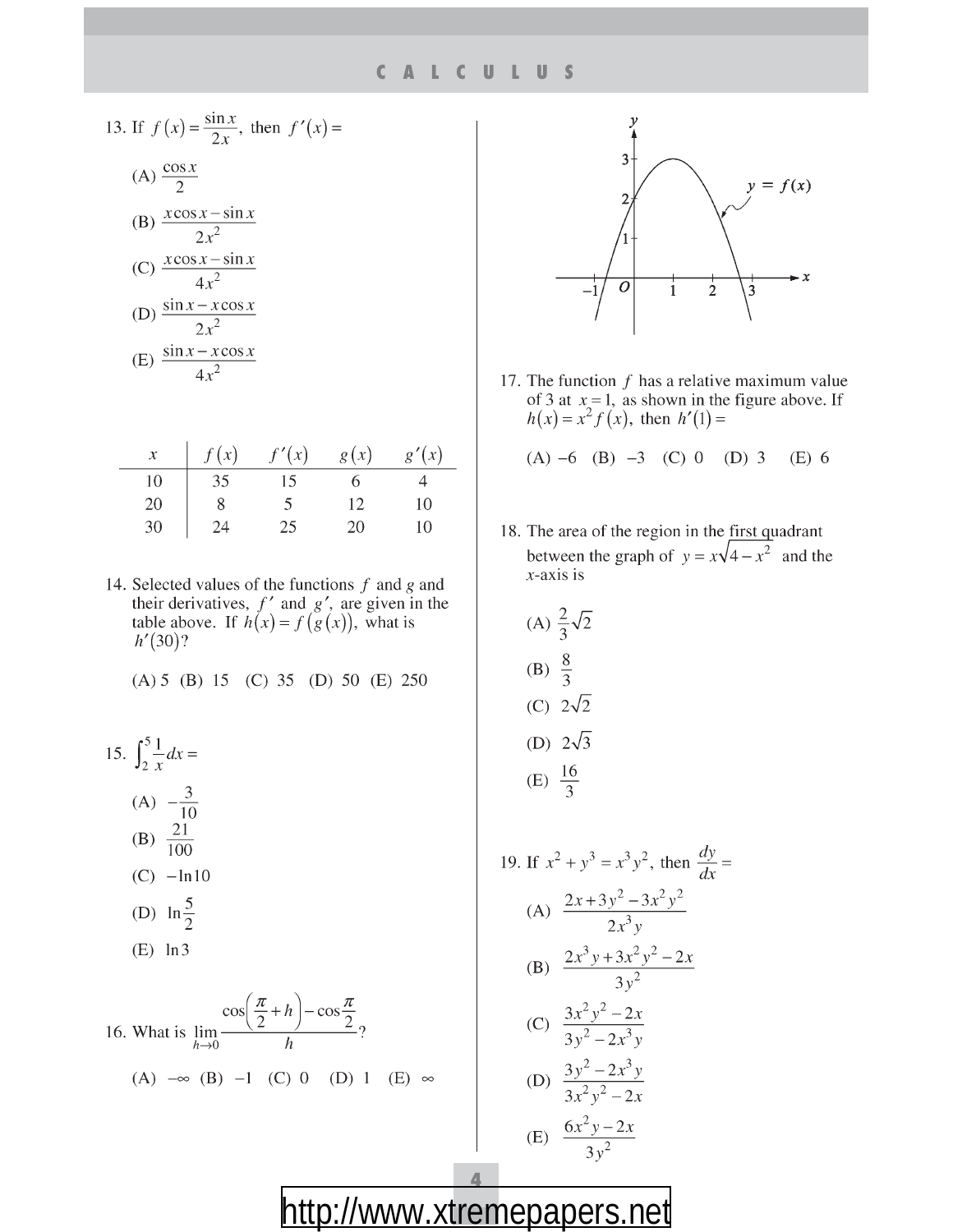#### **CALCULUS**



- 23.  $\int \frac{\ln x}{x} dx =$ (A)  $\frac{1}{x^2} + C$ (B)  $\frac{2}{x^3} + C$ (C)  $\frac{(\ln x)^2}{2} + C$ (D)  $\frac{(\ln x)^2}{2x} + C$ (E)  $\frac{(\ln x)^2}{x^2} + C$
- 20. The graph of the function  $f$  is shown in the figure above. What is  $\lim_{x\to 2} f(x)$ ?
	- $(A) -1$
	- $(B)$  0
	- $(C)$  1
	- $(D)$  2
	- (E) The limit does not exist.
- 21.  $\lim_{x\to\infty}\frac{x^2}{x\ln x}=$ (A) 0 (B) 1 (C) 2 (D) e (E)  $\infty$
- 22. The function f is differentiable on  $[a,b]$  and  $a < c < b$ . Which of the following is NOT necessarily true?

(A) 
$$
\int_{a}^{b} f(x) dx = \int_{a}^{c} f(x) dx + \int_{c}^{b} f(x) dx
$$

(B) There exists a point  $d$  in the open interval

$$
(a,b) \text{ such that } f'(d) = \frac{f(b) - f(a)}{b - a}.
$$
  
(C) 
$$
\int_{a}^{b} f(x) dx \ge 0
$$

- (D)  $\lim_{x \to c} f(x) = f(c)$
- (E) If  $k$  is a real number, then

$$
\int_{a}^{b} kf(x)dx = k \int_{a}^{b} f(x)dx
$$



24. The function  $f$  is shown in the figure above. At which of the following points could the derivative of  $f$  be equal to the average rate of change of f over the closed interval  $[-2, 4]$ ?

 $(A) A (B) B (C) C (D) D (E) E$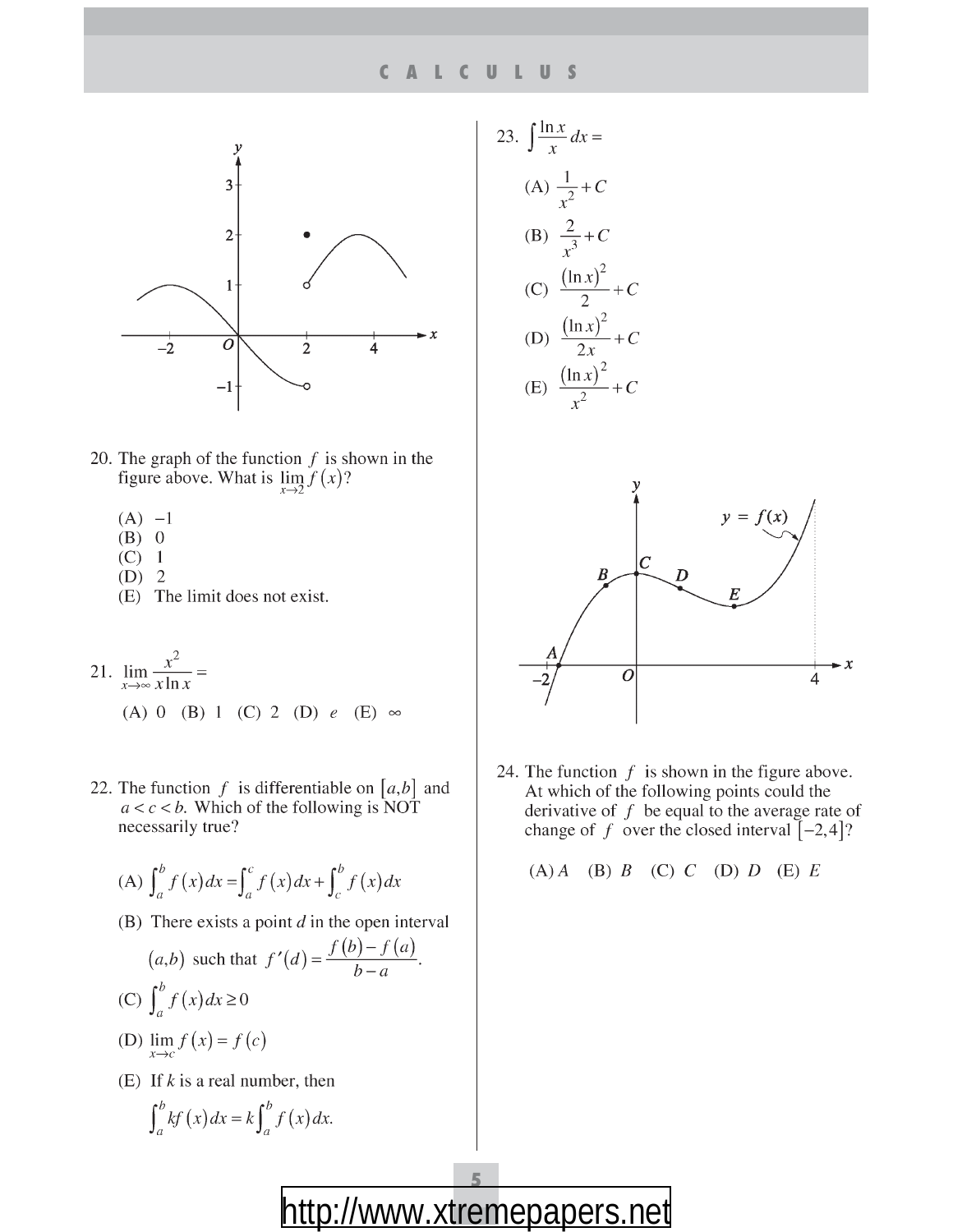25. For which of the following functions does

$$
\frac{d^3 y}{dx^3} = \frac{dy}{dx}
$$
  
I.  $y = e^x$ 

 $\gamma$ 

$$
II. \quad y = e^{-x}
$$

- III.  $y = \sin x$
- $(A)$  I only
- $(B)$  II only
- $(C)$  III only
- $(D)$  I and II
- $(E)$  II and III
- 26. The vertical height, in feet, of a ball thrown upward from a cliff is given by  $s(t) = -16t^2 + 64t + 200$ , where t is measured in seconds. What is the height of the ball, in feet, when its velocity is zero?

(A) 2 (B) 8 (C) 64 (D) 200  $(E)$  264

27. If the function  $f$  is continuous for all real numbers and  $\lim_{h\to 0} \frac{f(a+h)-f(a)}{h} = 7$ , then which of the following statements must be true?

(A)  $f(a) = 7$ 

- (B) f is differentiable at  $x = a$ .
- (C)  $f$  is differentiable for all real numbers.
- (D) f is increasing for  $x > 0$ .
- (E)  $f$  is increasing for all real numbers.
- 28.  $\frac{d}{dx}(\sin(\cos x)) =$ (A)  $cos(cos x)$ 
	- (B)  $\sin(-\sin x)$
	- (C)  $(\sin(-\sin x))\cos x$
	- (D)  $-(\cos(\cos x))\sin x$
	- (E)  $-(\sin(\cos x))\sin x$
- 29. Which of the following statements about the<br>curve  $y = x^4 2x^3$  is true?
	- (A) The curve has no relative extremum.
	- (B) The curve has one point of inflection and two relative extrema.
	- (C) The curve has two points of inflection and one relative extremum.
	- (D) The curve has two points of inflection and two relative extrema.
	- (E) The curve has two points of inflection and three relative extrema.

30. 
$$
\int \cos^2 x \sin x \, dx =
$$
\n(A) 
$$
-\frac{\cos^3 x}{3} + C
$$
\n(B) 
$$
-\frac{\cos^3 x \sin^2 x}{6} + C
$$
\n(C) 
$$
\frac{\sin^2 x}{2} + C
$$
\n(D) 
$$
\frac{\cos^3 x}{3} + C
$$
\n(E) 
$$
\frac{\cos^3 x \sin^2 x}{6} + C
$$

31. Let  $r(t)$  be a differentiable function that is positive and increasing. The rate of increase of  $r<sup>3</sup>$  is equal to 12 times the rate of increase of r when  $r(t) =$ 

(A)  $\sqrt[3]{4}$  (B) 2 (C)  $\sqrt[3]{12}$  (D)  $2\sqrt{3}$  (E) 6

32. 
$$
\frac{d}{dx} \int_{1}^{x} t^{2} dt =
$$
\n(A) 2x  
\n(B)  $x^{2} - 1$   
\n(C)  $x^{2}$   
\n(D)  $\frac{x^{3}}{3} - \frac{1}{3}$   
\n(E)  $\frac{x^{3}}{3} + C$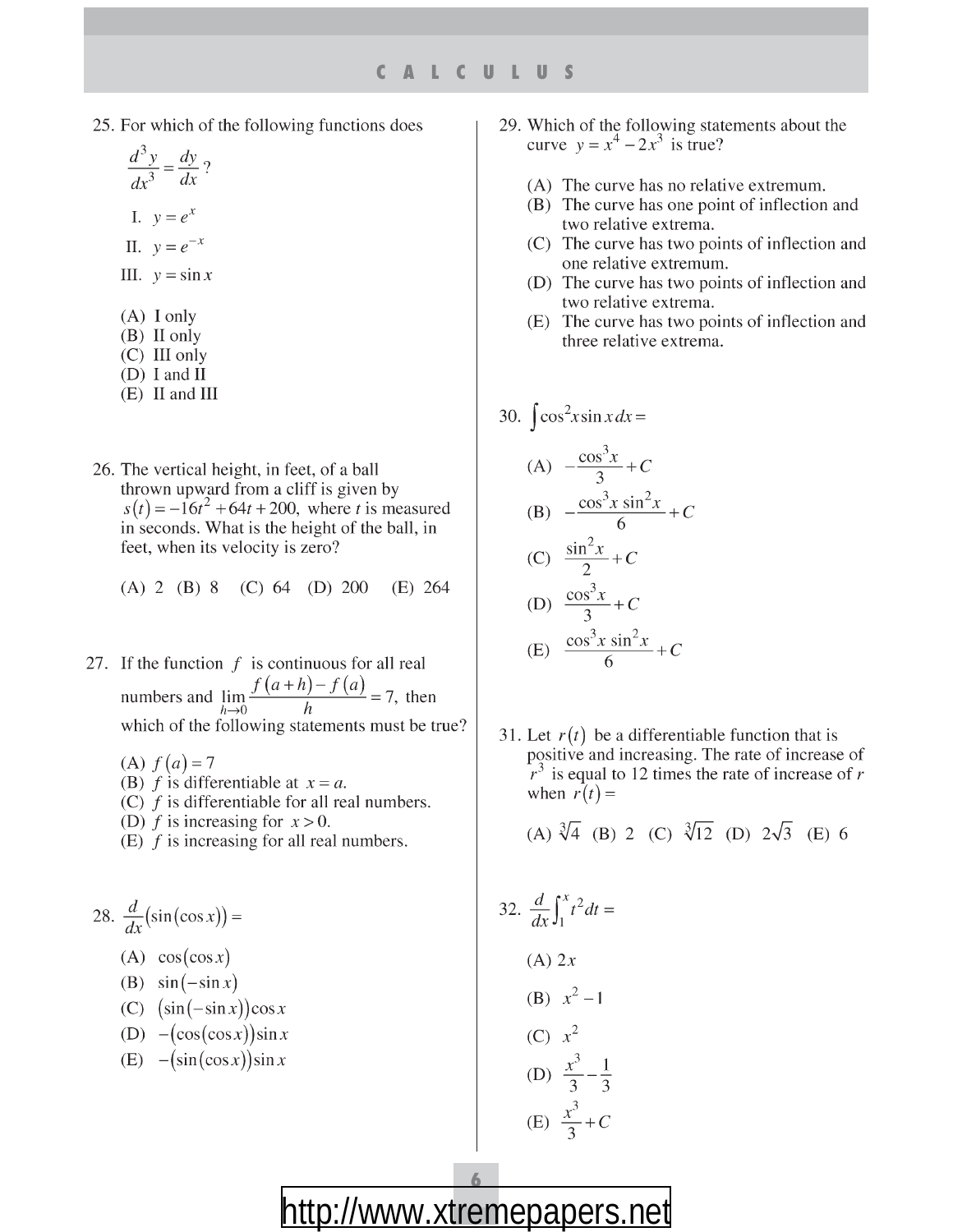33. Let f be the function defined by

$$
f(x) = \begin{cases} \frac{x^2 - 25}{x - 5} & \text{for } x \neq 5 \\ 0 & \text{for } x = 5. \end{cases}
$$

Which of the following statements about  $f$  are true?

- I.  $\lim_{x\to 5} f(x)$  exists.
- II.  $f(5)$  exists.
- III.  $f(x)$  is continuous at  $x = 5$ .
- $(A)$  None
- $(B)$  I only
- $(C)$  II only
- $(D)$  I and II only
- $(E)$  I. II. and III

| $\mathbf{I}$ |  |  |  |
|--------------|--|--|--|

34. The function  $f$  is continuous on the closed interval  $\vert 1, 5 \vert$  and has values that are given in the table above. If two subintervals of equal length are used, what is the midpoint Riemann sum approximation of  $\int_{1}^{5} f(x) dx$ ?

 $(A) -3$  (B) 9 (C) 14 (D) 32 (E) 35

- 35. What is the average rate of change of the function f defined by  $f(x) = 100 \cdot 2^{x}$  on the interval  $[0,4]$ ?
	- $(A)$ 100
	- $(B)$ 375
	- $(C)$ 400
	- $(D)$  1,500
	- $(E)$  1,600
- 36. If the functions  $f$  and  $g$  are defined for all real numbers and  $f$  is an antiderivative of  $g$ , which of the following statements is NOT necessarily true?
	- (A) If  $g(x) > 0$  for all x, then f is increasing.
	- (B) If  $g(a) = 0$ , then  $f(x)$  has a horizontal tangent at  $x = a$ .
	- (C) If  $f(x) = 0$  for all x, then  $g(x) = 0$  for all  $x$ .
	- (D) If  $g(x) = 0$  for all x, then  $f(x) = 0$  for all  $x$ .
	- (E)  $f$  is continuous for all x.
- 37. A college is planning to construct a new parking lot. The parking lot must be rectangular and enclose 6,000 square meters of land. A fence will surround the parking lot, and another fence parallel to one of the sides will divide the parking lot into two sections. What are the dimensions, in meters, of the rectangular lot that will use the least amount of fencing?
	- (A)  $1,000$  by  $1,500$ (B)  $20\sqrt{5}$  by  $60\sqrt{5}$ (C) 20 $\sqrt{10}$  by 30 $\sqrt{10}$ (D)  $20\sqrt{15}$  by  $20\sqrt{15}$ (E)  $20\sqrt{15}$  by  $40\sqrt{15}$

38. If 
$$
f(x) = \ln(\sin(x^2))
$$
, then  $f'(x) =$ 

(A) 
$$
\frac{1}{\cos(x^2)}
$$
  
\n(B) 
$$
\frac{1}{\sin(x^2)}
$$
  
\n(C) 
$$
\frac{\cos(x^2)}{\sin(x^2)}
$$
  
\n(D) 
$$
\frac{2x\cos(x^2)}{\sin(x^2)}
$$
  
\n(E) 
$$
\frac{2x}{\cos(x^2)}
$$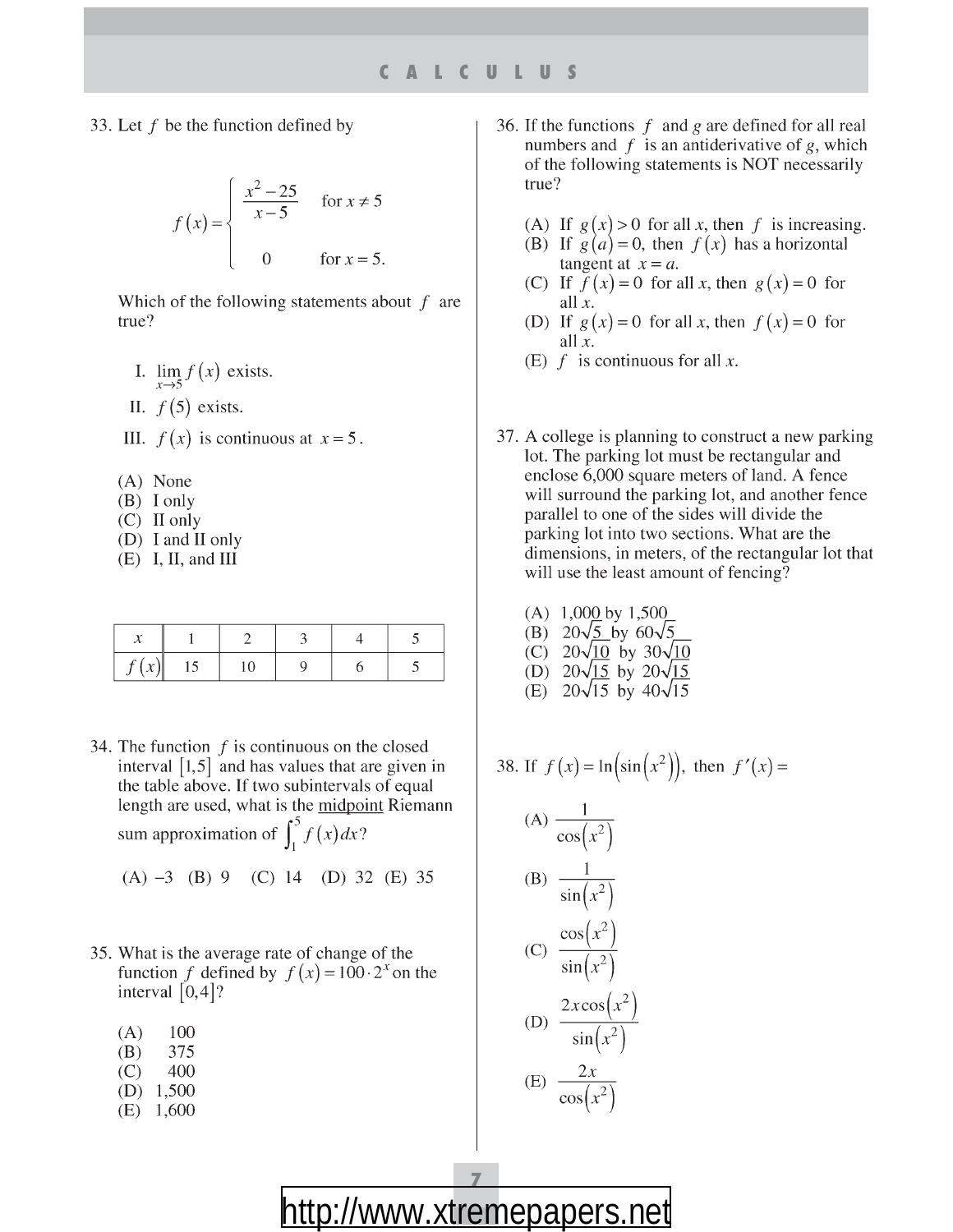- 39. Let  $f$  be a differentiable function defined on the closed interval  $[a,b]$  and let c be a point in the open interval  $(a,b)$  such that
	- I.  $f'(c) = 0$ ,
	- II.  $f'(x) > 0$  when  $a \le x < c$ , and
	- III.  $f'(x) < 0$  when  $c < x \leq b$ .

Which of the following statements must be true?

- (A)  $f(c) = 0$
- (B)  $f''(c) = 0$
- (C)  $f(c)$  is an absolute maximum value of f on  $|a,b|$ .
- (D)  $f(c)$  is an absolute minimum value of f on  $[a,b]$ .
- (E)  $f(x)$  has a point of inflection at  $x = c$ .



40. A rectangle with one side on the x-axis and one side on the line  $x = 2$  has its upper left vertex<br>on the graph of  $y = x^2$ , as indicated in the figure above. For what value of  $x$  does the area of the rectangle attain its maximum value?

(A) 2 (B) 
$$
\frac{4}{3}
$$
 (C) 1 (D)  $\frac{3}{4}$  (E)  $\frac{2}{3}$ 

41. Let  $f(x) = x^3 + x$ . If h is the inverse function of f, then  $h'(2)$  =

(A) 
$$
\frac{1}{13}
$$
 (B)  $\frac{1}{4}$  (C) 1 (D) 4 (E) 13

42. If  $f$  is continuous for all x, which of the following integrals necessarily have the same value?

I. 
$$
\int_{a}^{b} f(x) dx
$$
  
\nII. 
$$
\int_{0}^{b-a} f(x+a) dx
$$
  
\nIII. 
$$
\int_{a+c}^{b+c} f(x+c) dx
$$

- $(A)$  I and II only
- (B) I and III only
- $(C)$  II and III only
- $(D)$  I, II, and III
- (E) No two necessarily have the same value.
- 43. Let  $F$  be the number of trees in a forest at time  $t$ , in years. If  $F$  is decreasing at a rate given by the equation  $\frac{dF}{dt} = -2F$  and if  $F(0) = 5000$ , then  $F(t) =$ 
	- (A)  $5000t^{-2}$ <br>(B)  $5000e^{-2t}$
	- (C)  $5000 2t$ (D)  $5000 + t$
	- (E)  $5000 + e^{-2t}$
- 44. A spherical balloon is being inflated at a constant rate of 25 cm<sup>2</sup>/sec. At what rate, in cm/sec, is the radius of the balloon changing when the radius is 2 cm? (The volume of a sphere with radius r is  $V = \frac{4}{3}\pi r^3$ .)

(A) 
$$
\frac{25}{16\pi}
$$
  
\n(B)  $\frac{25}{8\pi}$   
\n(C)  $\frac{75}{16\pi}$   
\n(D)  $\frac{32\pi}{25}$   
\n(E)  $\frac{32\pi}{3}$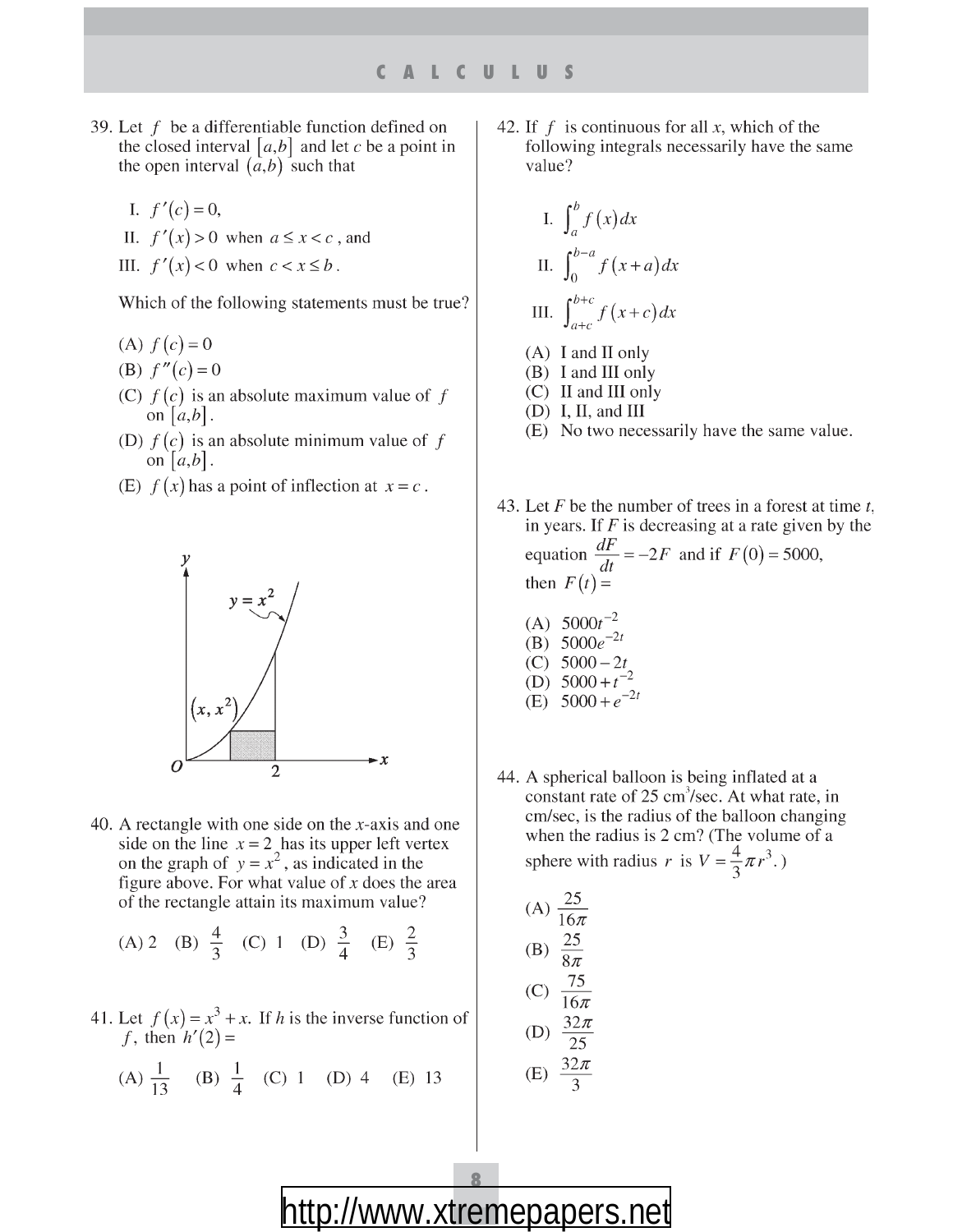45. The Riemann sum  $\sum_{i=1}^{50} \left(\frac{i}{50}\right)^2 \frac{1}{50}$  on the closed

interval  $[0,1]$  is an approximation for which of<br>the following definite integrals?

(A)  $\int_0^1 x^2 dx$ (B)  $\int_0^{50} x^2 dx$ (C)  $\int_0^1 \left(\frac{x}{50}\right)^2 dx$ 

(D) 
$$
\int_{0}^{50} \left(\frac{x}{50}\right)^2 dx
$$
  
(E) 
$$
\int_{0}^{1} \frac{x^2}{50^3} dx
$$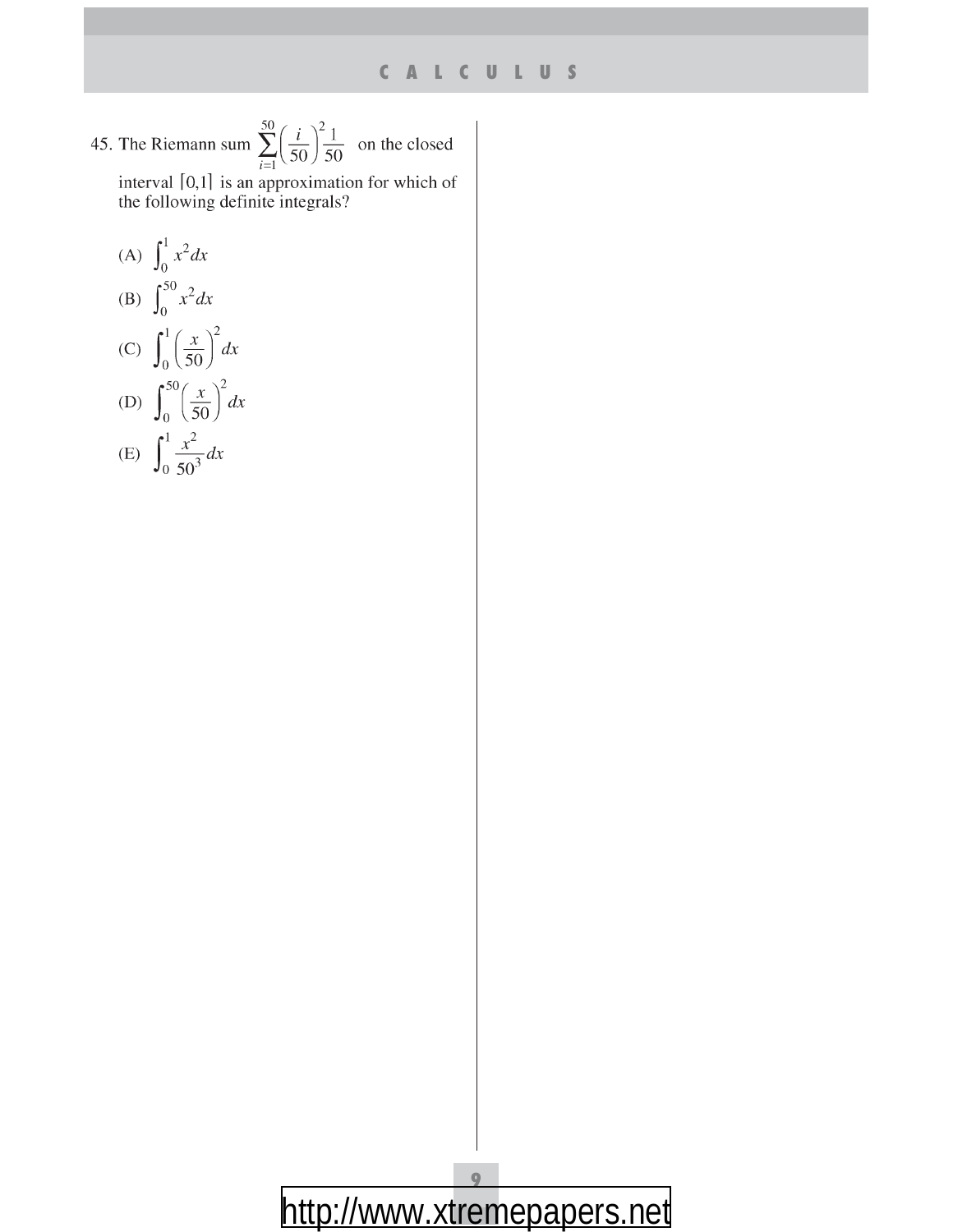#### **Study Resources**

To prepare for the Calculus exam, you should study the contents of at least one introductory college-level calculus textbook, which you can find in most college bookstores. You would do well to consult several textbooks, because the approaches to certain topics may vary. When selecting a textbook, check the table of contents against the "Knowledge and Skills Required" for this exam.

Additional suggestions for preparing for CLEP exams are given in "Preparing to Take CLEP Examinations."

|                                                                                                                                                                       | <b>Answer Key</b> |                                                                                                                                                                                     |
|-----------------------------------------------------------------------------------------------------------------------------------------------------------------------|-------------------|-------------------------------------------------------------------------------------------------------------------------------------------------------------------------------------|
| 1. C<br>2. E<br>3. B<br>4. D<br>5. C<br>6. D<br>7. A<br>8. D<br>9. B<br>10. D<br>11.<br>12. D<br>13. B<br>14. D<br>15. D<br>16. B<br>17. E<br>18. B<br>19. C<br>20. E | D                 | B<br>24.<br>25. D<br>26. E<br>27. B<br>28. D<br>29. C<br>30. A<br>31. B<br>32. C<br>33. D<br>34. D<br>35. B<br>36. D<br>37. C<br>38. D<br>39. C<br>40. B<br>41. B<br>42. A<br>43. B |
| 21. E<br>22. C<br>23.                                                                                                                                                 | $\mathsf C$       | 44. A<br>45. A                                                                                                                                                                      |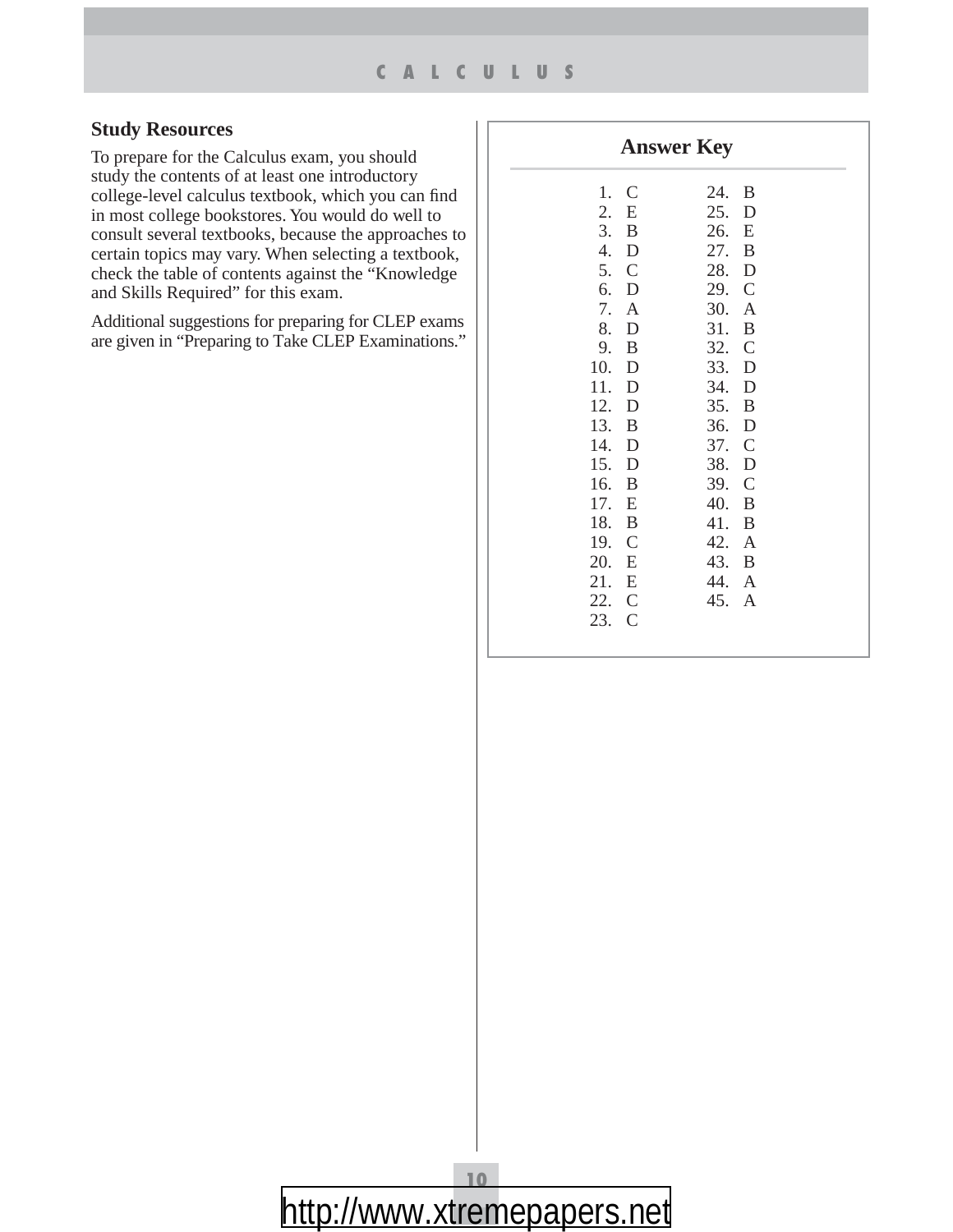## **I. Preparing to Take CLEP Examinations**

Having made the decision to take one or more CLEP exams, most people then want to know how to prepare for them—how much, how long, when, and how should they go about it? The precise answers to these questions vary greatly from individual to individual. However, most candidates find that some type of test preparation is helpful.

 Most people who take CLEP exams do so to show that they have already learned the key material taught in a college course. Many of them need only a quick review to assure themselves that they have not forgotten what they once studied, and to fill in some of the gaps in their knowledge of the subject. Others feel that they need a thorough review and spend several weeks studying for an exam. Some people take a CLEP exam as a kind of "final exam" for independent study of a subject. This last group requires significantly more study than do those who only need to review, and they may need some guidance from professors of the subjects they are studying.

 The key to how you prepare for CLEP exams often lies in locating those skills and areas of prior learning in which you are strong and deciding where to focus your energies. Some people may know a great deal about a certain subject area but may not test well. These individuals would probably be just as concerned about strengthening their test-taking skills as they would about studying for a specific test. Many mental and physical skills are used in preparing for a test. It is important not only to review or study for the exams but also to make certain that you are alert, relatively free of anxiety, and aware of how to approach standardized tests. Suggestions about developing test-taking skills and preparing psychologically and physically for a test are given in this chapter. The following section suggests ways of assessing your knowledge of the content of an exam and then reviewing and studying the material.

#### **Using the Examination Guides**

Whether you are using the latest edition of this *Study Guide*, or you have downloaded an individual examination guide from the CLEP Web site, you will find the same information. Each exam guide includes an outline of the knowledge and skills covered by the test, sample questions similar to those that appear on the exam, and tips for preparing to take the exam.

You may also choose to contact a college in your area that offers a course with content comparable to that on the CLEP exam you want to take. If possible, use the textbook required for that course to help you prepare. To get this information, check the college's catalog for a list of courses offered. Then call the admissions office, explain what subject you're interested in, and ask who in that academic department you can contact for specific information on textbooks and other study resources to use. Be sure that the college you're interested in gives credit for the CLEP exam for which you're preparing.

 Begin by carefully reading the test description and outline of knowledge and skills required for the exam in the exam guide. As you read through the topics listed, ask yourself how much you know about each one. Also note the terms, names, and symbols that are mentioned, and ask yourself whether you are familiar with them. This will give you a quick overview of how much you know about the subject. If you are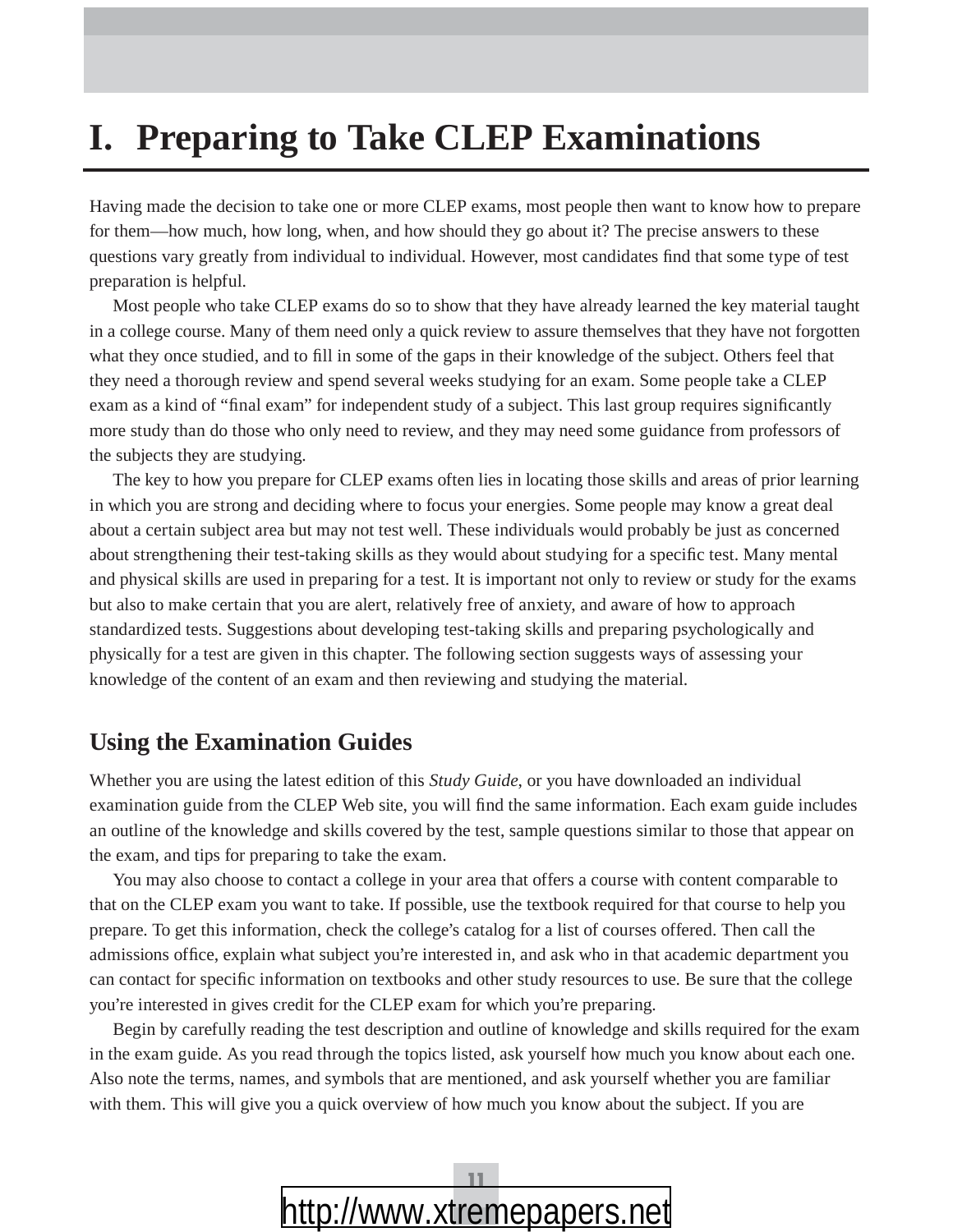familiar with nearly all the material, you will probably need a minimum of review; however, if topics and terms are unfamiliar, you will probably require substantial study to do well on the exam.

If, after reviewing the test description provided in the exam guide, you find that you need extensive review, put off answering the sample questions until you have done some reading in the subject. If you complete them before reviewing the material, you will probably look for the answers as you study, and they will not be a good assessment of your ability at a later date. Do not refer to the sample questions as you prepare for the exam. None of the sample questions appear on the CLEP exam, so concentrating on them without broader study of the subject won't help you.

 If you think you are familiar with most of the test material, try to answer the sample questions, checking your responses against the answer key. Use the test-taking strategies described in the next chapter.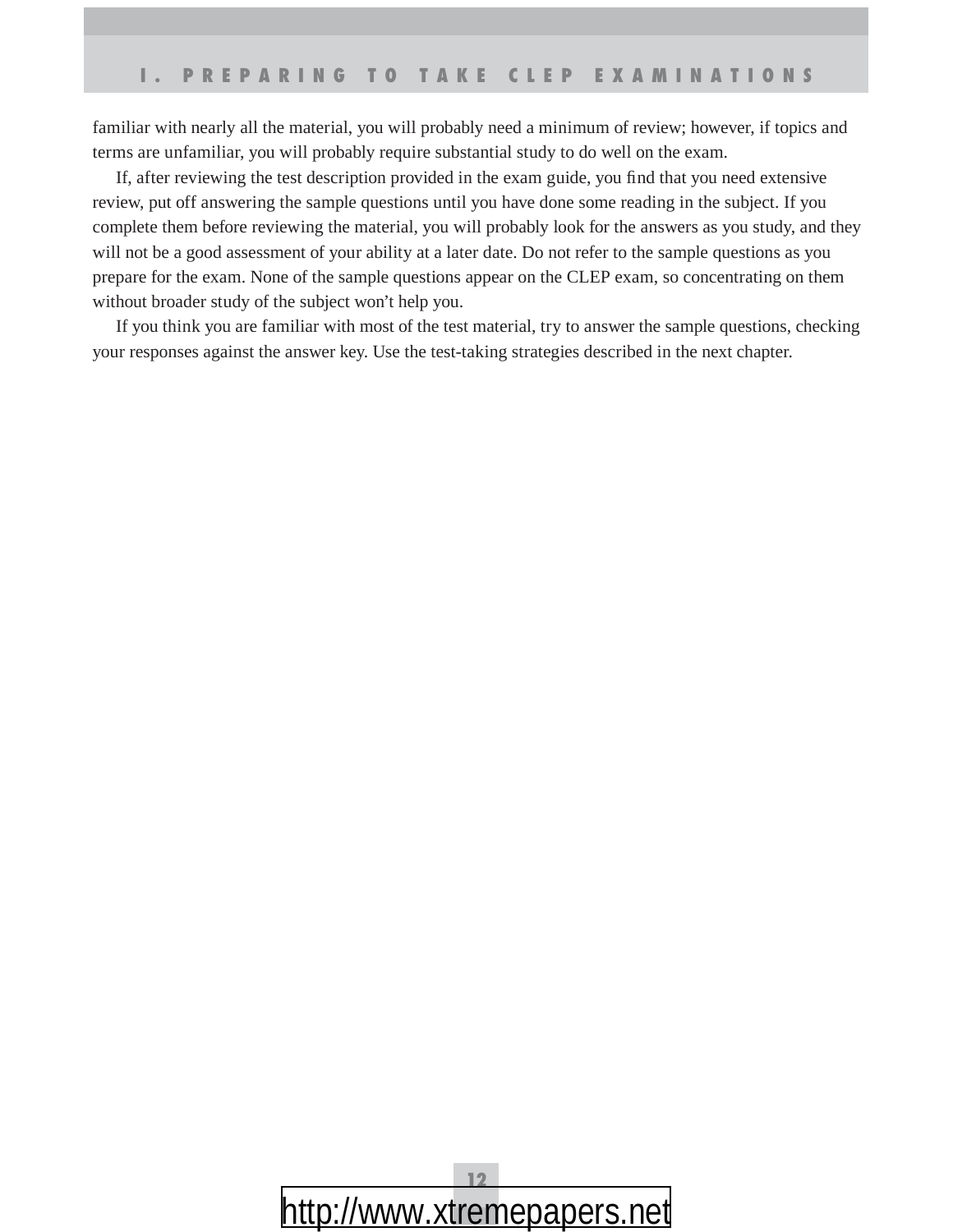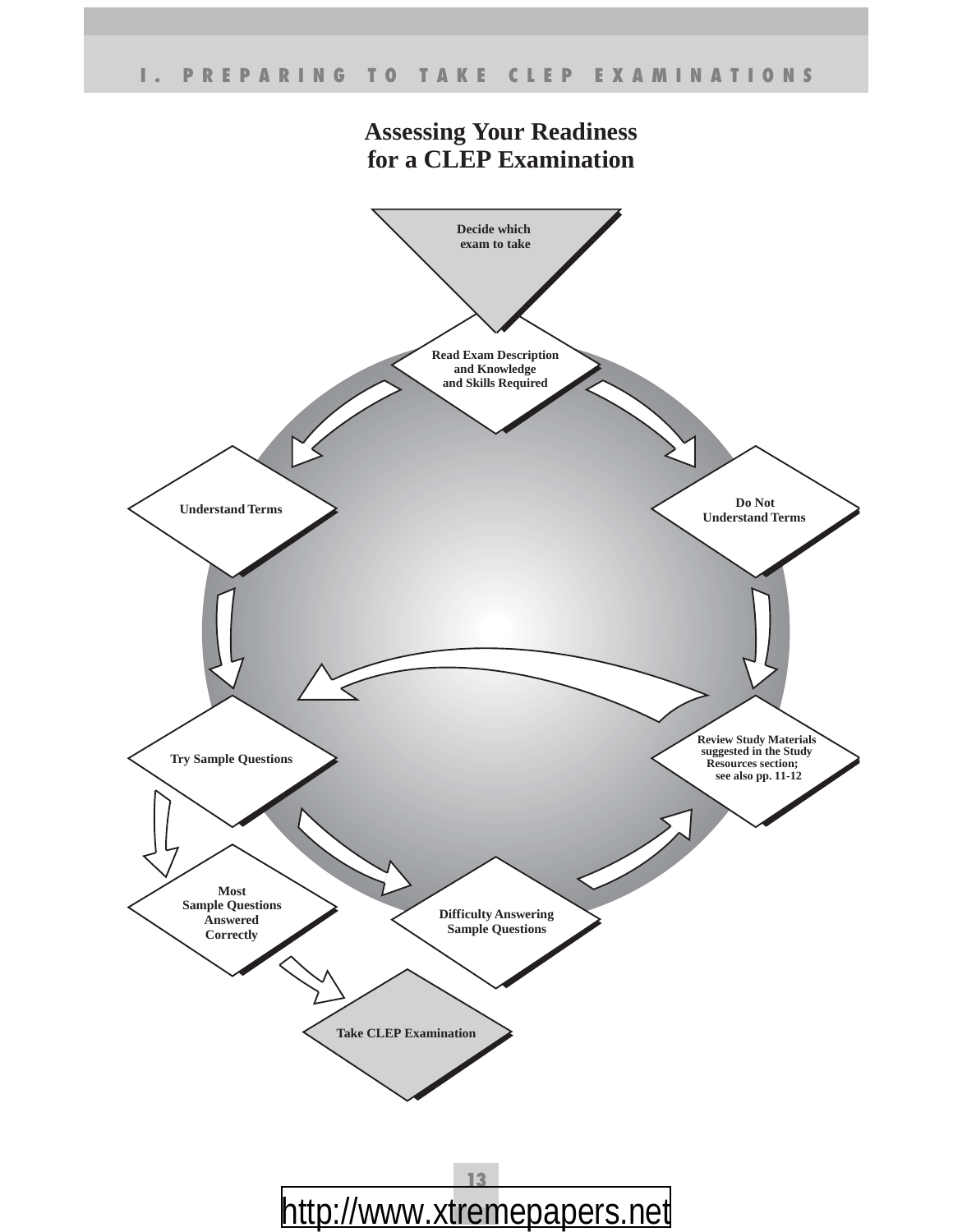#### **Suggestions for Studying**

The following suggestions have been gathered from people who have prepared for CLEP exams or other college-level tests.

#### **1.** *Use CLEP tutorials.*

Make sure you are familiar with the computer-based format of the CLEP exams. Use the *CLEP Sampler*, which can be downloaded from the CLEP Web site, to familiarize yourself with CLEP CBT exams before taking the test; it's also the only *official* CLEP tutorial program for computer-based testing. You can find the *Sampler* on the Web at www.collegeboard.com/clep. If you are not comfortable using a computer, you can practice the necessary pointing, clicking, and scrolling skills by working with the *Sampler.* You'll also be able to practice using the testing tools that will help you navigate throughout the test, and you'll see the types of questions you'll be required to answer.

 If you don't have access to a computer, check with the library or test center at the school where you'll be testing. Many CLEP test centers and college libraries will have the *Sampler* installed on computers in public areas, so you'll be able to practice and review before your test date. The tutorials are also part of the testing software, and you'll be able to work through them before you begin your test. Check with the test center to see how much time will be allotted for your testing appointment; then you can determine how much time you might need to spend on the tutorials.

**Remember, if you want to review** *content* **covered by each examination, the exam description includes a content outline, a description of the knowledge and skills required to do well, and sample questions. An answer key is also included. However, this exam guide is not intended to replace a textbook. Additional study may be required.**

#### **2.** *Defi ne your goals and locate study materials.*

 First, determine your study goals. Set aside a block of time to review the exam guide and then decide which exam(s) you will take. Using the guidelines for knowledge and skills required, locate suitable resource materials. If a preparation course is offered by an adult school or college in your area, you might find it helpful to enroll. (You should be aware, however, that such courses are not authorized or sponsored by the College Board. The College Board has no responsibility for the content of these courses; nor are they responsible for books on preparing for CLEP exams that have been published by other organizations.) If you know others who have taken CLEP exams, ask them how they prepared.

 You may want to get a copy of a syllabus for the college course that is comparable to the CLEP exam(s) you plan to take. Some colleges, like MIT and Carnegie Mellon, offer their course materials for free online; these can be an excellent resource. You can also ask the appropriate professor at the school you'll be attending, or check his or her Web site, for a reading list. Use the syllabus, course materials and/or reading list as your guide for selecting textbooks and study materials. You may purchase these or check them out of your local library. Educational Web sites, like those offered by PBS or the National Geographic Society, can be helpful as well.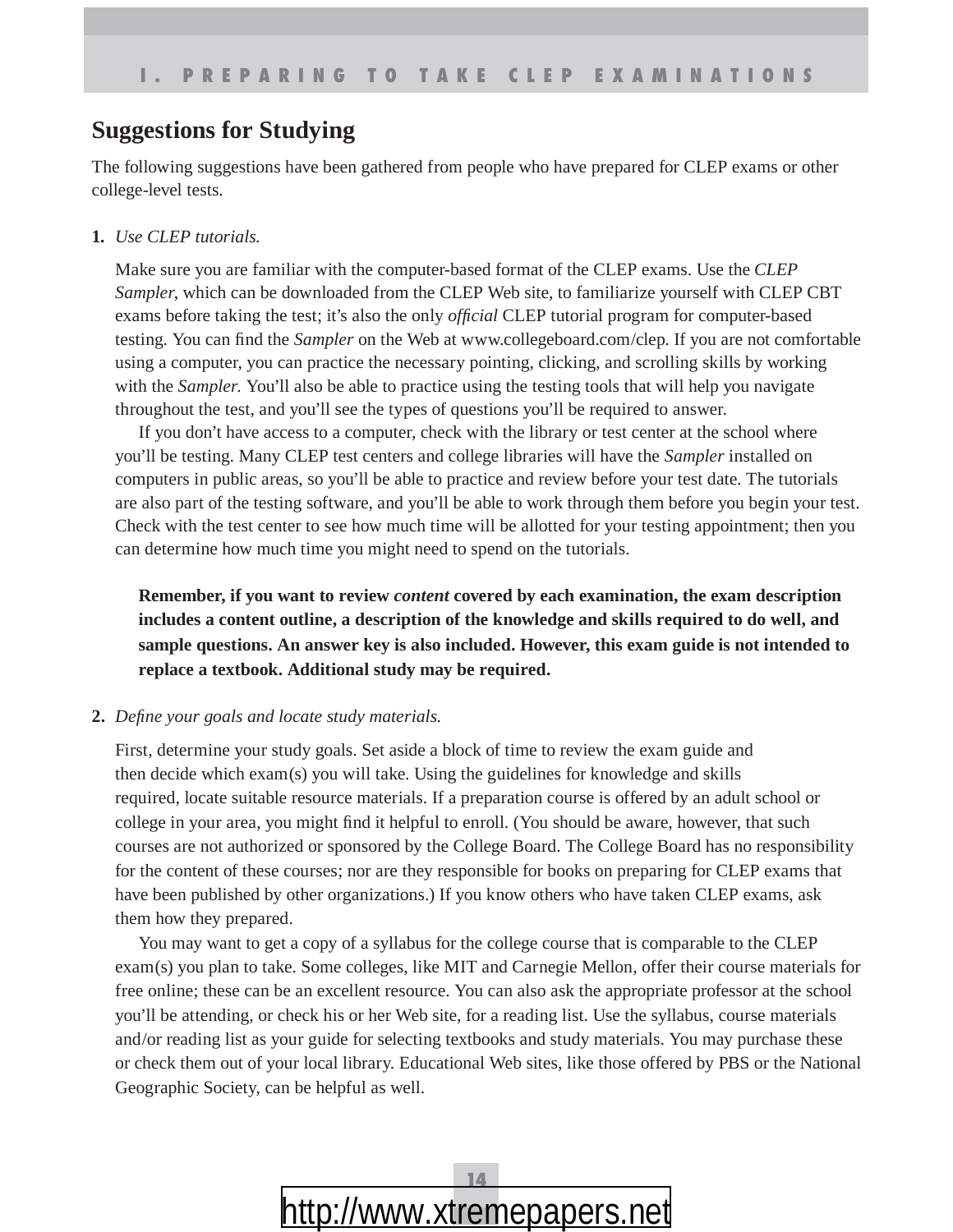Check with your librarian about locating study aids relevant to the exams you plan to take. These supplementary materials may include, for example, videos or DVDs made by education-oriented companies and organizations; language tapes; and computer software. And don't forget that what you do with your leisure time can be very educational, whether it's surfing current-events Web sites, watching a PBS series, reading a financial newsletter, or attending a play.

#### **3.** *Find a good place to study.*

 To determine what kind of place you need for studying, ask yourself these questions: Do I need a quiet place? Does the telephone distract me? Do objects I see in this place remind me of things I should do? Is it too warm? Is it well lit? Am I too comfortable here? Do I have space to spread out my materials? You may find the library more conducive to studying than your home. If you decide to study at home or in your dorm, you might prevent interruptions by other household members by putting a sign on the door of your study room to indicate when you will be available.

#### **4.** *Schedule time to study.*

To help you determine where studying best fits into your schedule, try this exercise: Make a list of your daily activities (for example, sleeping, working, eating, attending class, sports, or exercise) and estimate how many hours a day you spend on each activity. Now, rate all the activities on your list in order of their importance and evaluate your use of time. Often people are astonished at how an average day appears from this perspective. You may discover that your time can be scheduled in alternative ways. For example, you could remove the least important activities from your day and devote that time to studying or to another important activity.

#### **5.** *Establish a study routine and a set of goals.*

To study effectively, you should establish specific goals and a schedule for accomplishing them. Some people find it helpful to write out a weekly schedule and cross out each study period when it is completed. Others maintain their concentration better by writing down the time when they expect to complete a study task. Most people find short periods of intense study more productive than long stretches of time. For example, they may follow a regular schedule of several 20- or 30-minute study periods with short breaks between them. Some people like to allow themselves rewards as they complete each study goal. It is not essential that you accomplish every goal exactly within your schedule; the point is to be committed to your task.

#### **6.** *Learn how to take an active role in studying.*

If you have not done much studying for some time, you may find it difficult to concentrate at first. Try a method of studying, such as the one outlined below, that will help you concentrate on and remember what you read.

**a.** First, read the chapter summary and the introduction so you will know what to look for in your reading.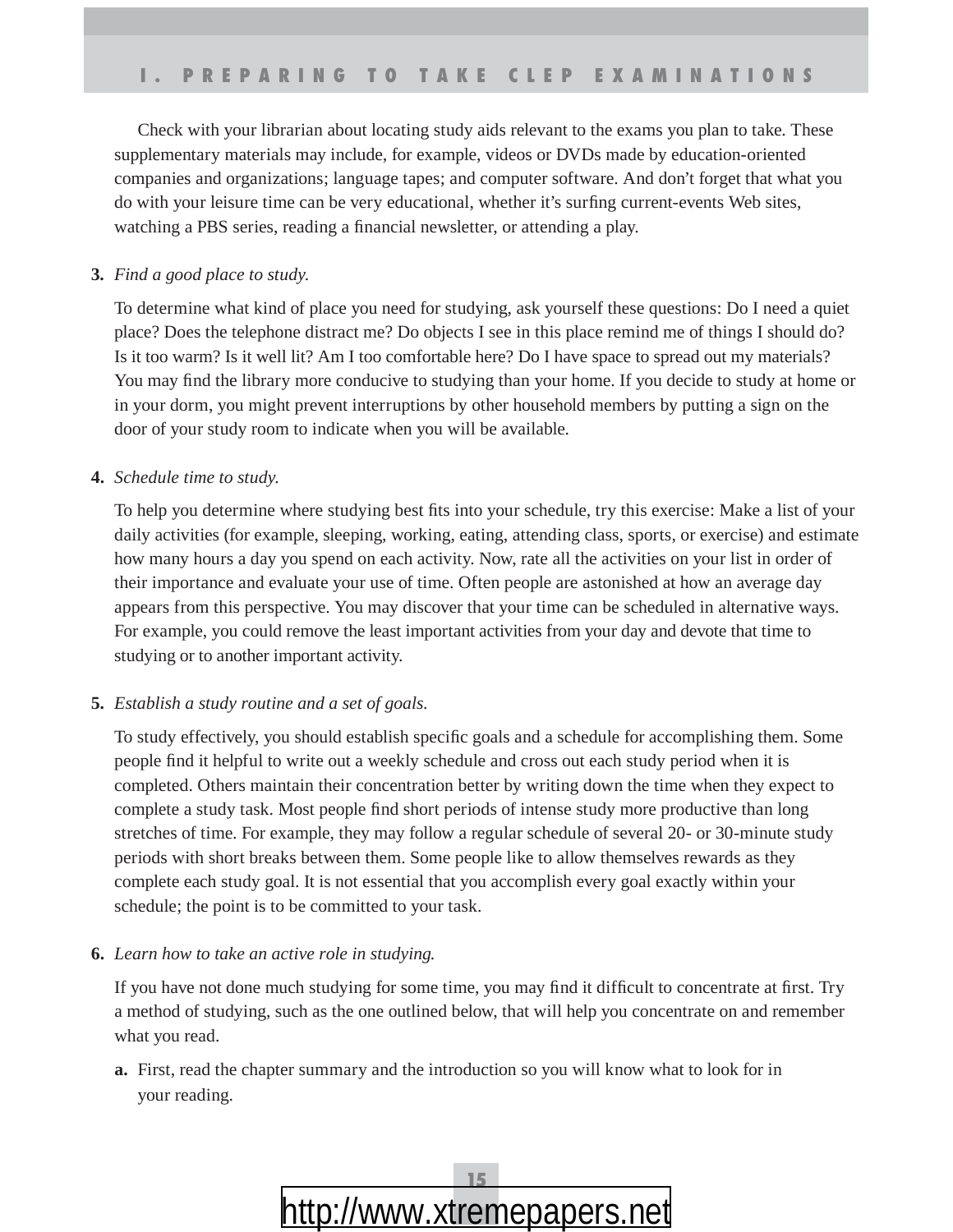- **b.** Next, convert the section or paragraph headlines into questions. For example, if you are reading a section entitled "The Causes of the American Revolution," ask yourself, "What were the causes of the American Revolution?" Compose the answer as you read the paragraph. Reading and answering questions aloud will help you understand and remember the material.
- **c.** Take notes on key ideas or concepts as you read. Writing will also help you fix concepts more firmly in your mind. Underlining key ideas or writing notes in your book can be helpful and will be useful for review. Underline only important points. If you underline more than a third of each paragraph, you are probably underlining too much.
- **d.** If there are questions or problems at the end of a chapter, answer or solve them on paper as if you were asked to do them for homework. Mathematics textbooks (and some other books) sometimes include answers to some or all of the exercises. If you have such a book, write your answers before looking at the ones given. When problem solving is involved, work enough problems to master the required methods and concepts. If you have difficulty with problems, review any sample problems or explanations in the chapter.
- **e.** To retain knowledge, most people have to review the material periodically. If you are preparing for an exam over an extended period of time, review key concepts and notes each week or so. Do not wait for weeks to review the material or you will need to relearn much of it.

#### **Psychological and Physical Preparation**

Most people feel at least some nervousness before taking a test. Adults who are returning to college may not have taken tests in many years, or they may have had little experience with standardized tests. Some younger students, as well, are uncomfortable with testing situations. People who received their education in countries outside the United States may find that many tests given in this country are quite different from the ones they are accustomed to taking.

Not only might candidates find the types of tests and questions unfamiliar, but other aspects of the testing environment may be strange as well. The physical and mental stress that results from meeting this new experience can hinder a candidate's ability to demonstrate his or her true degree of knowledge in the subject area being tested. For this reason, it is important to go to the test center well prepared, both mentally and physically, for taking the test. You may find the following suggestions helpful.

- **1.** Familiarize yourself as much as possible with the test and the test situation before the day of the exam. It will be helpful for you to know ahead of time:
	- **a.** How much time will be allowed for the test and whether there are timed subsections. (This information is included in the examination guides and in the *CLEP Sampler*.)
	- **b.** What types of questions and directions appear on the exam. (See the examination guides and the *CLEP Sampler.*)
	- **c.** How your test score will be computed.
	- **d.** In which building and room the exam will be administered. If you don't know where the building is, get directions ahead of time.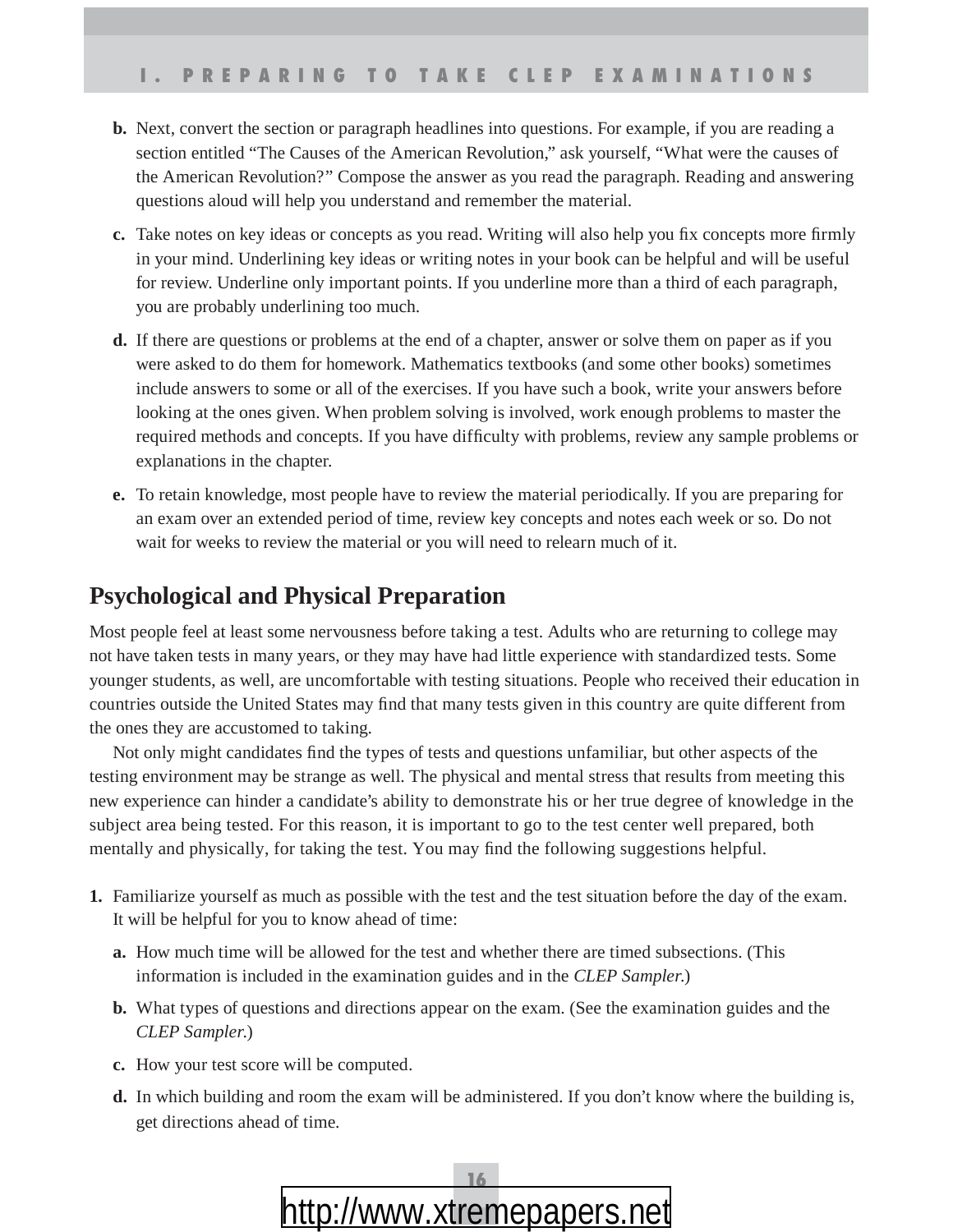- **e.** The time of the test administration. You may wish to confirm this information a day or two before the exam and find out what time the building and room will be open so that you can plan to arrive early.
- **f.** Where to park your car and whether you will need a parking permit or, if you will be taking public transportation, which bus or train to take and the location of the nearest stop.
- **g.** Whether there will be a break between exams (if you will be taking more than one on the same day), and whether there is a place nearby where you can get something to eat or drink.
- **2.** Be relaxed and alert while you are taking the exam:
	- **a.** Get a good night's sleep. Last-minute cramming, particularly late the night before, is usually counterproductive.
	- **b.** Eat normally. It is usually not wise to skip breakfast or lunch on the day you take the exam or to eat a big meal just before testing.
	- **c.** Avoid tranquilizers and stimulants. If you follow the other directions in this book, you won't need artificial aids. It's better to be a little tense than to be drowsy, but stimulants such as coffee and cola can make you nervous and interfere with your concentration.
	- **d.** Don't drink a lot of liquids before taking the exam. Leaving to use the restroom during testing will disturb your concentration and reduce the time you have to complete the exam.
	- **e.** If you are inclined to be nervous or tense, learn some relaxation exercises and use them to prepare for the exam.
- **3.** Be sure to:
	- **a.** Arrive early enough so that you can find a parking place, locate the test center, and get settled comfortably before testing begins. Allow some extra time in case you are delayed unexpectedly.
	- **b.** Take the following with you:
		- Any registration forms or printouts required by the test center. Make sure you have filled out all necessary paperwork in advance of your testing date.
		- Your driver's license, passport, or other government-issued identification that includes your photograph and signature, as well as a secondary form of ID that includes a photo and/or your signature, such as a student ID, military ID, social security card, or credit card. You will be asked to show this identification to be admitted to the testing area.
		- A valid credit card to pay the \$60 examination fee. (This fee is subject to change.) Although a credit card is the preferred method of payment, you can also pay by check or money order (payable to the College-Level Examination Program). Your test center may require an additional administration fee. Contact the test center to determine the amount and the method of payment.
		- Two pencils with good erasers. You may need a pencil for writing an outline or figuring out math problems. Mechanical pencils are prohibited in the testing room.
		- Your glasses if you need them for reading or seeing the chalkboard or wall clock.
	- **c.** Leave all books, papers, and notes outside the test center. You will not be permitted to use your own scratch paper; it will be provided by the test center.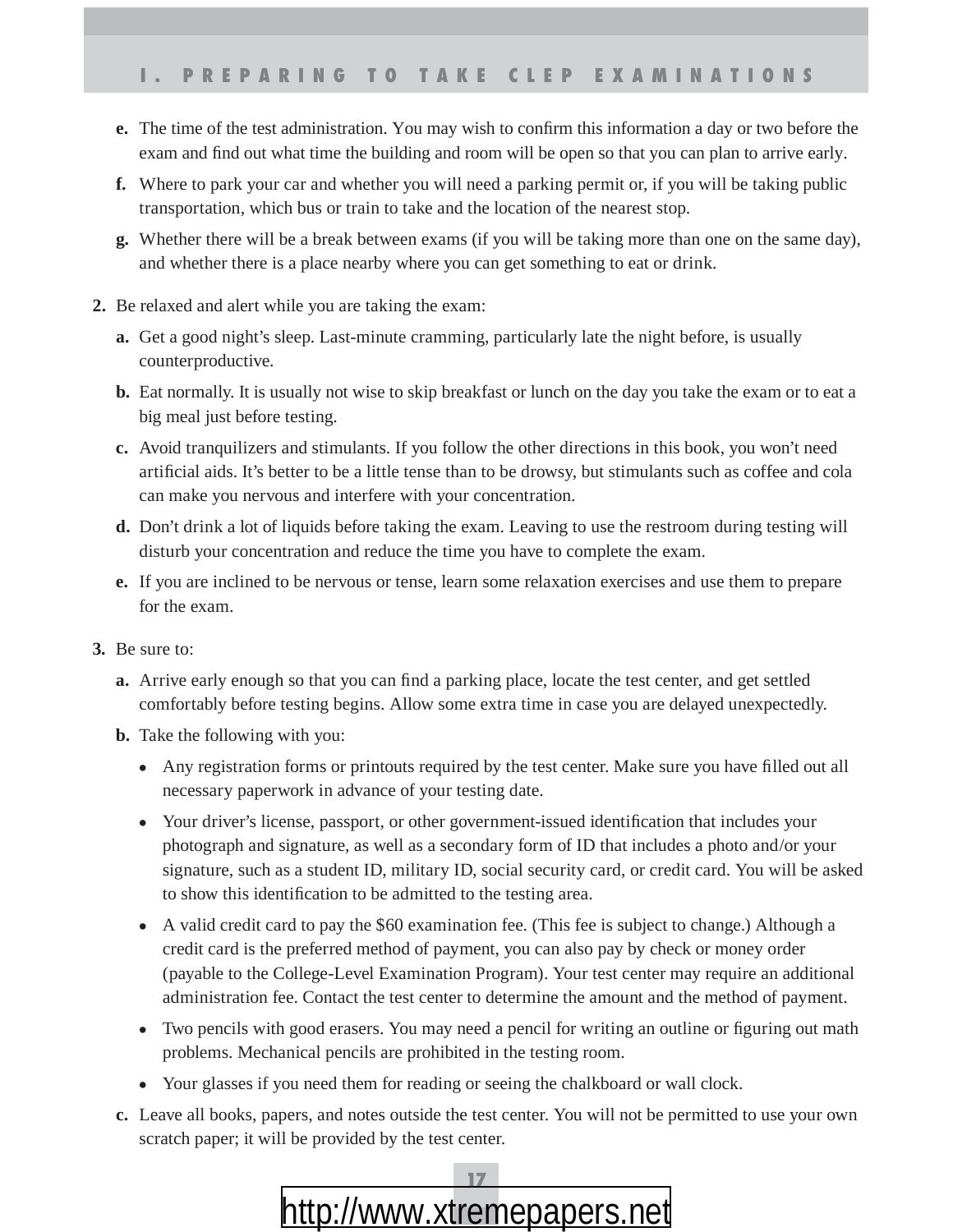- **d.** Do not take a calculator to the exam. If a calculator is required, it will be built into the testing software and available to you on the computer. The *CLEP Sampler* and the pretest tutorials will show you how to use that feature.
- **e.** Do not bring a cell phone or other electronic devices into the testing room.
- **f.** Be prepared to adjust to an uncomfortable temperature in the testing room. Wear layers of clothing that can be removed if the room is too hot but that will keep you warm if it is too cold.
- **4.** When you enter the test room:
	- **a.** Although you will be assigned to a computer testing station, the test center administrator can usually accommodate special needs. Be sure to communicate your needs *before* the day you test.
	- **b.** Read directions carefully and listen to all instructions given by the test administrator. If you don't understand the directions, ask for help before test timing begins. If you must ask a question after testing has begun, raise your hand and a proctor will assist you. The proctor can answer certain kinds of questions but cannot help you with the exam.
	- **c.** Know your rights as a test-taker. You can expect to be given the full working time allowed for taking the exam and a reasonably quiet and comfortable place in which to work. If a poor testing situation is preventing you from doing your best, ask whether the situation can be remedied. If bad testing conditions cannot be remedied, ask the person in charge to report the problem on an Electronic Irregularity Report that will be submitted with your test results. You may also wish to immediately write a letter to CLEP, P.O. Box 6656, Princeton, NJ 08541-6656. Describe the exact circumstances as completely as you can. Be sure to include the name of the test center, the test date, and the name(s) of the exam(s) you took. The problem will be investigated to make sure it does not happen again, and, if the problem is serious enough, arrangements will be made for you to retake the exam without charge.

#### **Arrangements for Students with Disabilities**

CLEP is committed to working with test-takers with disabilities. If you have a learning or physical disability that would prevent you from taking a CLEP exam under standard conditions, you may request special accommodations and arrangements to take it on a regularly scheduled test date or at a special administration. Contact a CLEP test center prior to registration about testing accommodations and to ensure the accommodation you are requesting is available. Each test center sets its own guidelines in terms of deadlines for submission of documentation and approval of accommodations. Only students with documented hearing, learning, physical, or visual disabilities are eligible to receive testing accommodations. Also, it is important to ensure that you are taking the exam(s) with accommodations that are approved by your score recipient institution.

Testing accommodations that may be provided with appropriate disability documentation include:

- ZoomText (screen magnification)
- Modifiable screen colors
- Use of a reader or amanuensis or sign language interpreter
- Extended time
- Untimed rest breaks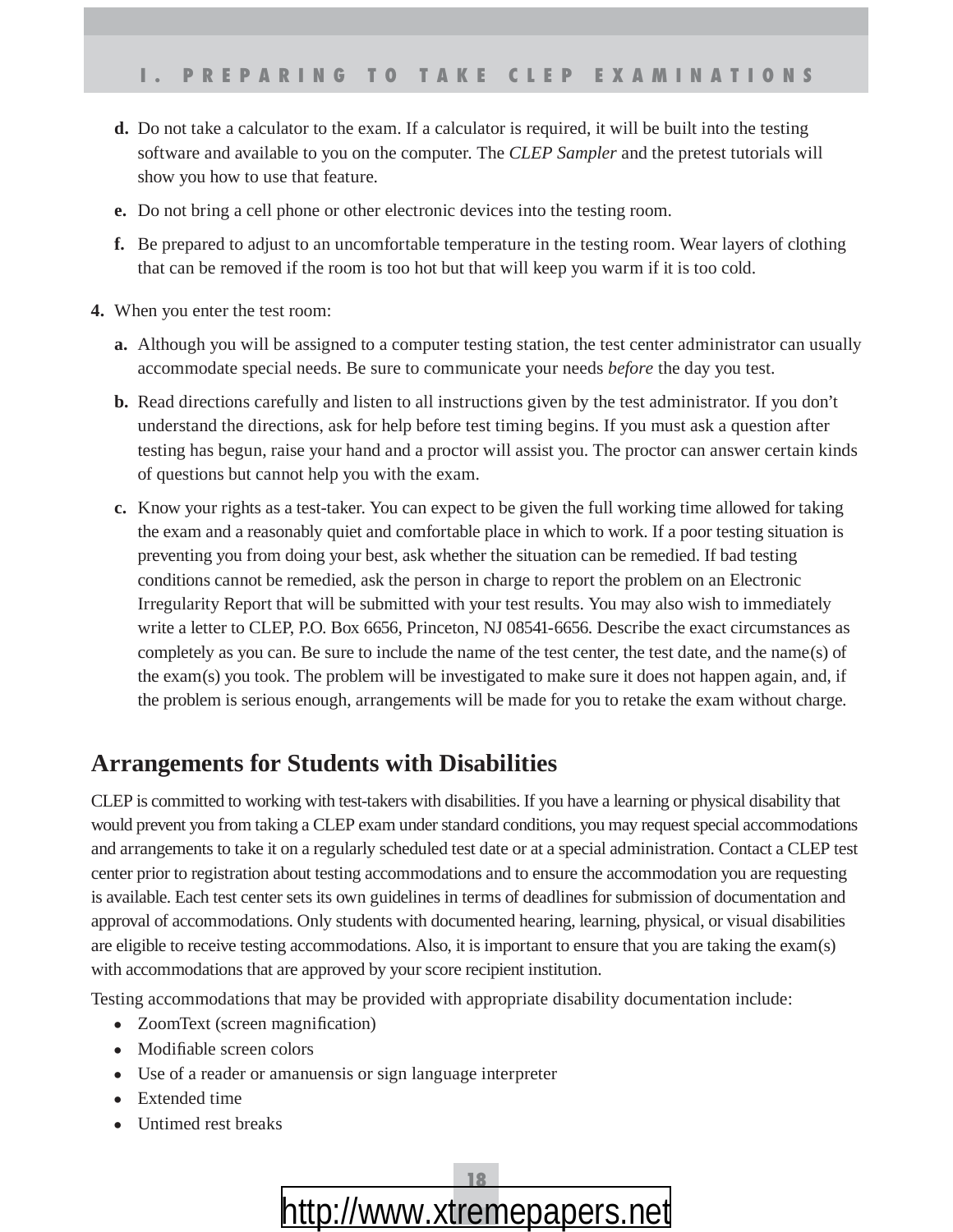## **II. Taking the Examinations**

A person may know a great deal about the subject being tested but not be able to demonstrate it on the exam. Knowing how to approach an exam is an important part of the testing process. While a command of test-taking skills cannot substitute for knowledge of the subject matter, it can be a significant factor in successful testing.

Test-taking skills enable a person to use all available information to earn a score that truly reflects her or his ability. There are different strategies for approaching different kinds of exam questions. For example, free-response and multiple-choice questions require very different approaches. Other factors, such as how the exam will be graded, may also influence your approach to the exam and your use of test time. Thus, your preparation for an exam should include finding out all you can about the exam so you can use the most effective test-taking strategies.

#### **Taking CLEP Exams**

- **1.** Listen carefully to any instructions given by the test administrator and read the on-screen instructions before you begin to answer the questions.
- **2.** Keep an eye on the clock and the timing that is built into the testing software. You have the option of turning the clock on or off at any time. As you proceed, make sure that you are not working too slowly. You should have answered at least half the questions in a section when half the time for that section has passed. If you have not reached that point in the section, speed up your pace on the remaining questions.
- **3.** Before answering a question, read the entire question, including all the answer choices. Don't think that because the first or second answer choice looks good to you, it isn't necessary to read the remaining options. Instructions usually tell you to select the "best'' answer. Sometimes one answer choice is partially correct but another option is better; therefore, it's usually a good idea to read all the answers before you choose one.
- **4.** Read and consider every question. Questions that look complicated at first glance may not actually be so difficult once you have read them carefully.
- **5.** Do not puzzle too long over any one question. If you don't know the answer after you've considered it briefly, go on to the next question. Mark that question using the mark tool at the bottom of the screen, and go back to review the question later, if you have time.

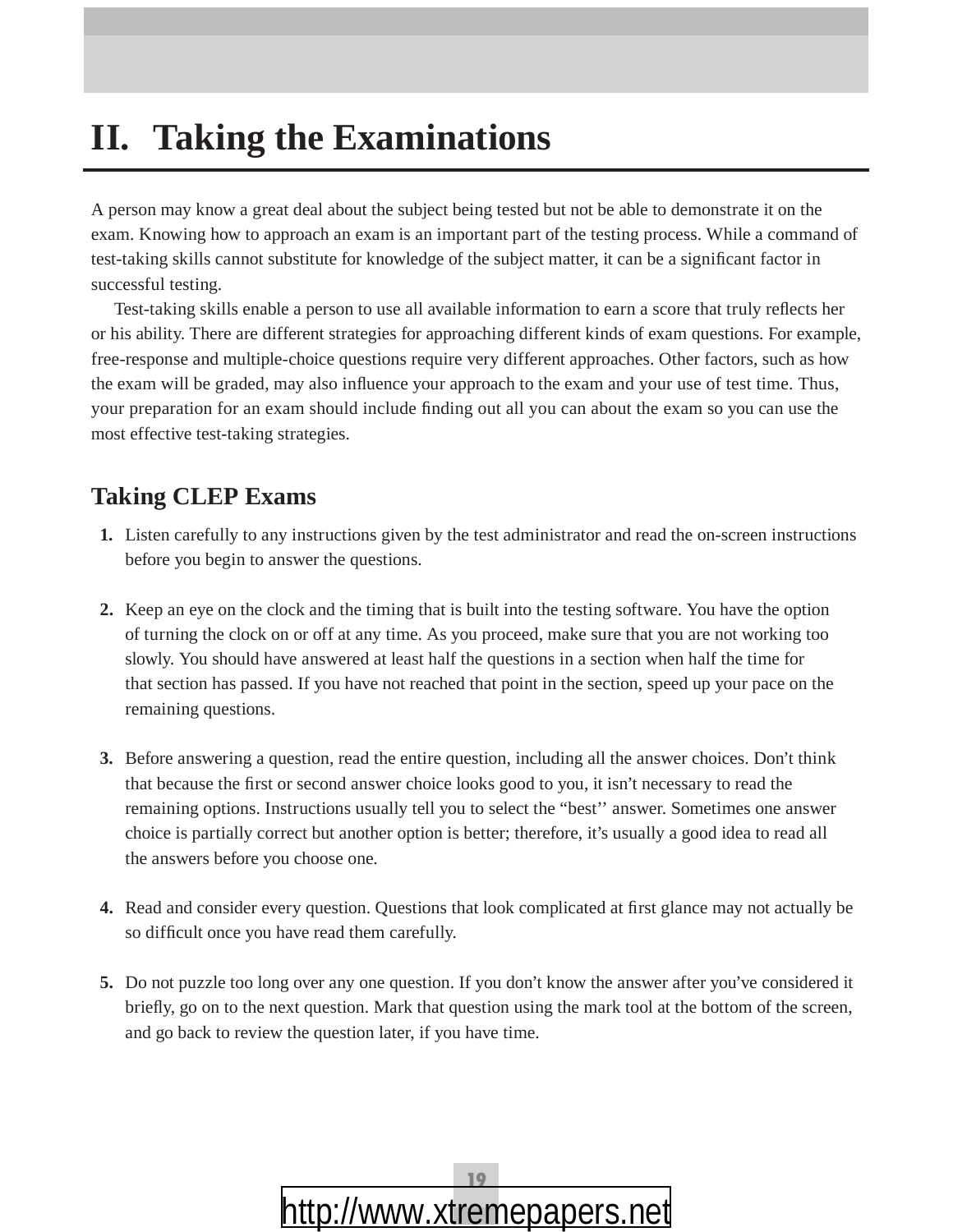| all    | generally | never | perhaps   |
|--------|-----------|-------|-----------|
| always | however   | none  | rarely    |
| but    | may       | not   | seldom    |
| except | must      | often | sometimes |
| every  | necessary | only  | usually   |

 **6.** Watch for the following key words in test questions:

When a question or answer option contains words such as "always," "every," "only," "never," and "none," there can be no exceptions to the answer you choose. Use of words such as ''often,'' "rarely," ''sometimes,'' and ''generally'' indicates that there may be some exceptions to the answer.

- **7.** Make educated guesses. There is no penalty for incorrect answers. It is to your benefit to guess if you do not know an answer since CLEP CBT uses "rights-only" scoring. (An explanation of the procedures used for scoring CLEP exams is given in the next chapter.) If you are not sure of the correct answer but have some knowledge of the question and are able to eliminate one or more of the answer choices as wrong, your chance of getting the right answer is improved.
- **8.** Do not waste your time looking for clues to right answers based on flaws in question wording or patterns in correct answers. CLEP puts a great deal of effort into developing valid, reliable, and fair exams. CLEP test development committees are composed of college faculty who are experts in the subjects covered by the exams and are appointed by the College Board to write test questions and to scrutinize each question that is included on a CLEP exam. Faculty committee members make every effort to ensure that the questions are not ambiguous, that they have only one correct answer, and that they cover college-level topics. These committees do not intentionally include ''trick'' questions. If you think a question is flawed, ask the test administrator to report it, or write immediately to CLEP Test Development, P.O. Box 6600, Princeton, NJ 08541-6600. Include the name of the exam and test center, the exam date, and the number of the exam question. All such inquiries are investigated by test development professionals.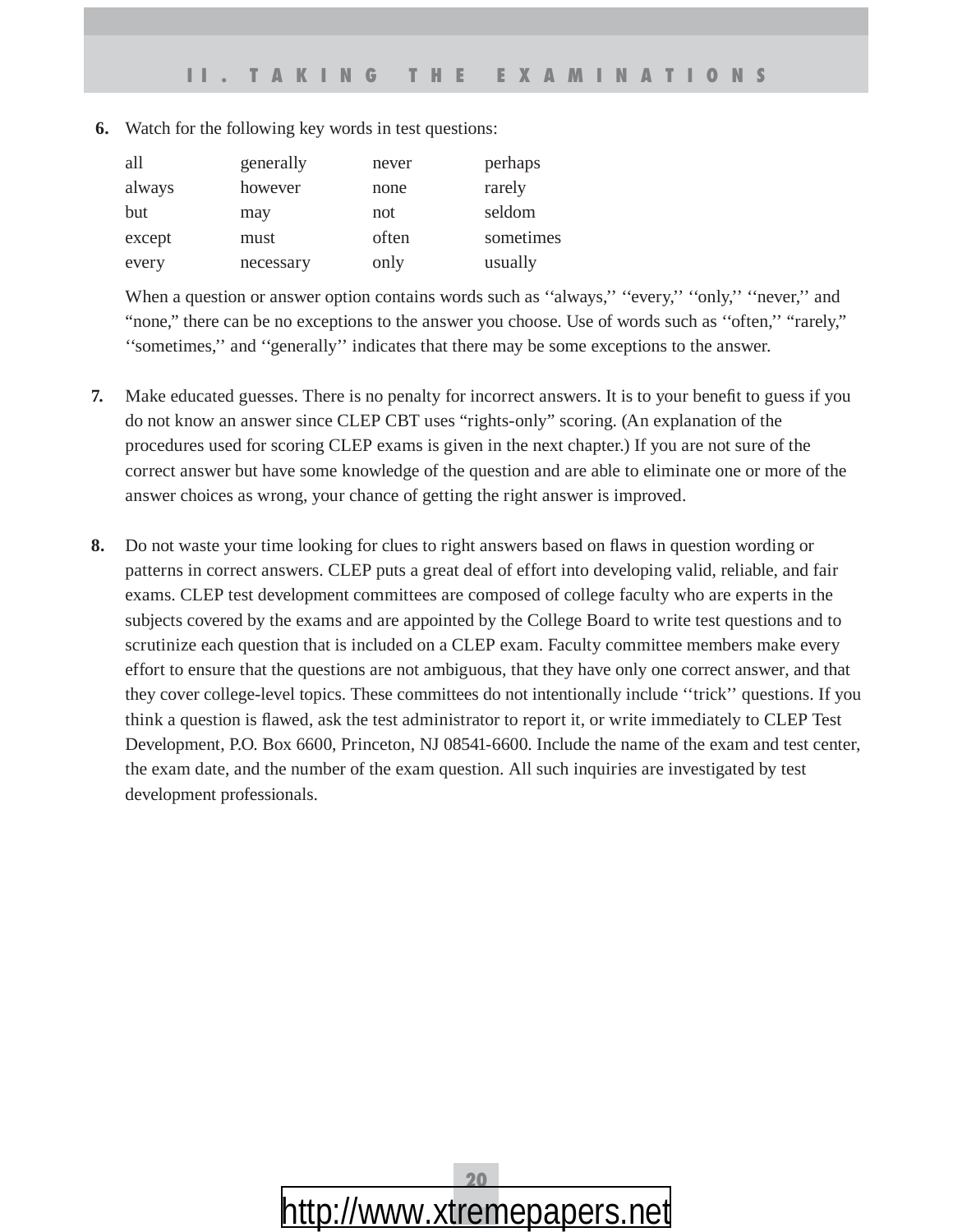#### **Answering Essay Questions**

The English Composition with Essay exam is the only CLEP exam that includes a mandatory essay. Both the multiple-choice section and the essay section of the exam are administered on computer. You are required to type your essay using a format similar to word processing. If you are not at ease using a keyboard, you can prepare by practicing with the tutorial on the *CLEP Sampler.*

 The essay for the English Composition with Essay exam will be graded by English professors from a variety of colleges and universities who are trained by CLEP. A process called holistic scoring is used to rate your writing abilities. This process is explained in the examination guide for English Composition with Essay, which also includes graded sample essays and essay questions.

 Four other CLEP exams have optional essays. Some colleges or universities may require you to take one of these optional essays as part of the American Literature, Analyzing and Interpreting Literature, English Literature, or Freshman College Composition exam. There is an additional fee of \$10 for each of the optional essays payable to the institution that administers the exam. These essays are administered on paper and are graded by the faculty of the institution that grants the credit. Therefore, you may find it helpful to talk with someone at your college to find out what criteria will be used to determine whether you will get credit. Ask how much emphasis will be placed on your writing ability and your ability to organize your thoughts, as opposed to your knowledge of the subject matter. Find out how much weight will be given to your multiple-choice test score in comparison with your free-response grade in determining whether you will get credit. This will give you an idea of where you should expend the greatest effort in preparing for and taking the exam.

Here are some strategies you will find useful in taking any essay exam:

- **1.** Before you begin to respond, read all the questions carefully and take a few minutes to jot down some ideas or create an outline. Scratch paper will be provided at the test center.
- **2.** If you are given a choice of questions to answer, choose the questions that you think you can answer most clearly and knowledgeably.
- **3.** Determine the order in which you will answer the questions. First, answer those you find the easiest so you can spend any extra time on the more difficult questions.
- **4.** When you know which questions you will answer and in what order, determine how much testing time remains and estimate how many minutes you will devote to each question. Unless suggested times are given for the questions, try to allot an equal amount of time for each question.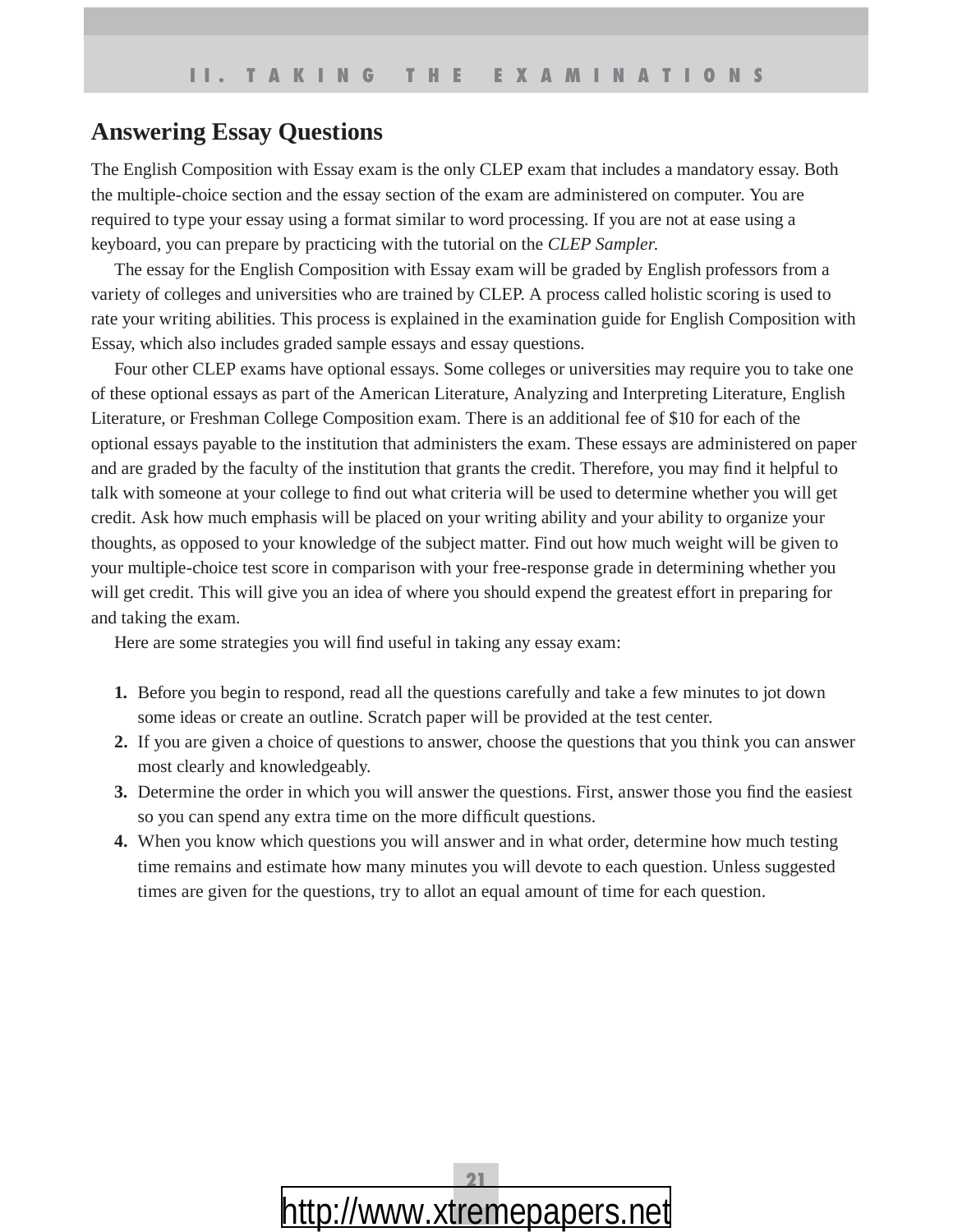**5.** Before answering each question, read it again carefully to make sure you are interpreting it correctly. Pay attention to key words, such as those listed below, that often appear in free-response questions. Be sure you know the exact meaning of these words before taking the exam.

| analyze  | demonstrate | enumerate  | list      |
|----------|-------------|------------|-----------|
| apply    | derive      | explain    | outline   |
| assess   | describe    | generalize | prove     |
| compare  | determine   | illustrate | rank      |
| contrast | discuss     | interpret  | show      |
| define   | distinguish | justify    | summarize |

If a question asks you to "outline," "define," or "summarize," do not write a detailed explanation; if a question asks you to ''analyze," ''explain,'' "illustrate,'' ''interpret,'' or ''show,'' you must do more than briefly describe the topic.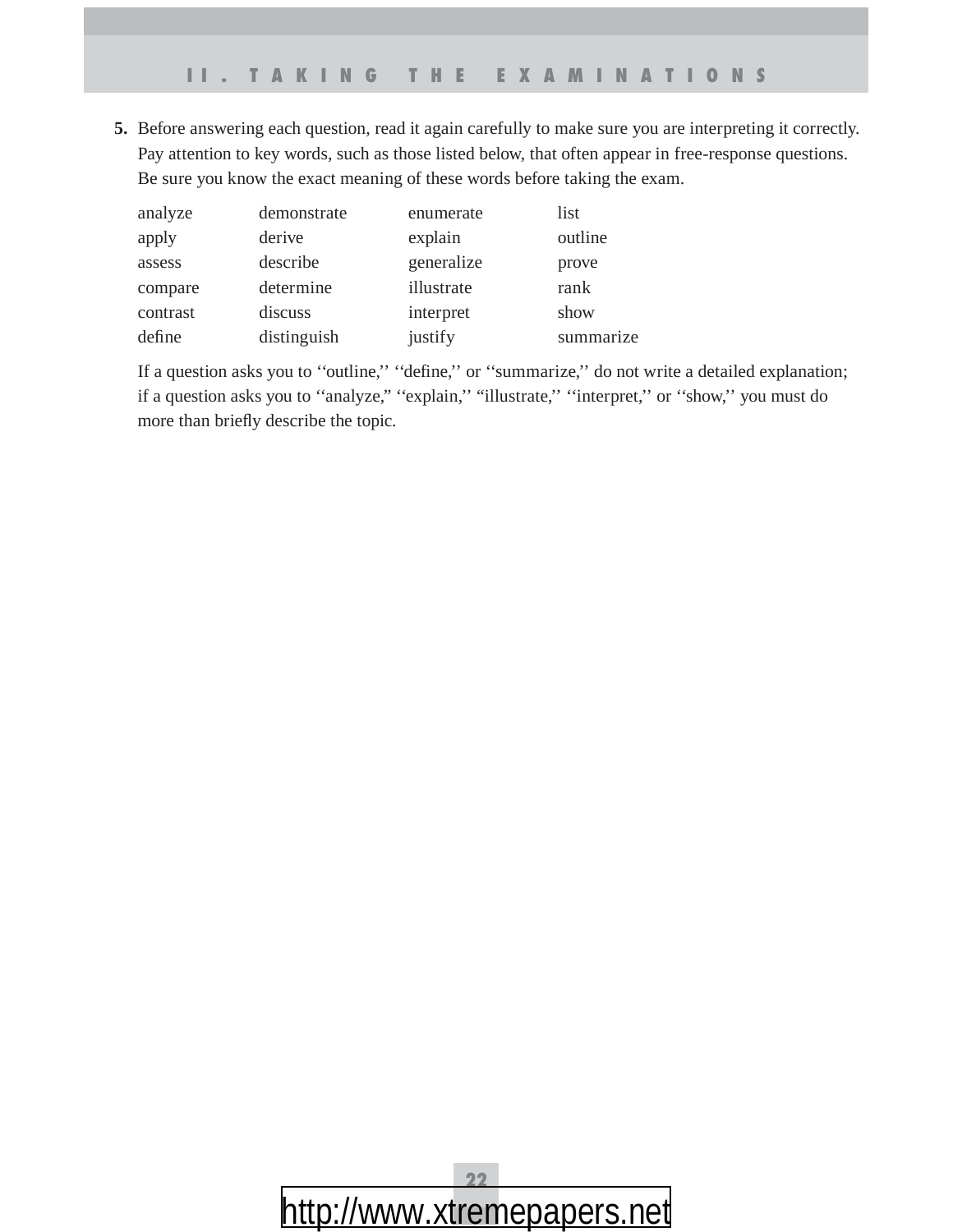## **III. Interpreting Your Scores**

CLEP score requirements for awarding credit vary from institution to institution. The College Board, however, recommends that colleges refer to the standards set by the American Council on Education. All ACE recommendations are the result of careful and periodic review by evaluation teams made up of faculty who are subject-matter experts and technical experts in testing and measurement. To determine whether you are eligible for credit for your CLEP scores, you should refer to the policy of the college you will be attending. The policy will state the score that is required to earn credit at that institution. Many colleges award credit at the score levels recommended by ACE. Some require scores that are higher or lower than these.

 Your exam score will be printed for you at the test center immediately upon completion of the examination, unless you took English Composition with Essay. For this exam, your score will be mailed to you two to three weeks after the exam date. Your CLEP exam scores are reported only to you, unless you ask to have them sent elsewhere. If you want your scores sent to a college, employer, or certifying agency, you must select this option through the examination software. This service is free only if you select your score recipient at the time you test. A fee will be charged for each score recipient you select at a later date. Your scores are kept on file for 20 years. For a fee, you can request a transcript at a later date.

 The pamphlet *What Your CLEP Score Means*, which you will receive with your exam score, gives detailed information about interpreting your scores. A copy of the pamphlet is available at www.collegeboard.com/clep. A brief explanation appears below.

#### **How CLEP Scores Are Computed**

Your exam score, which reflects the total score for your CLEP exam, will be between 20 and 80. When your raw score is computed, you receive one point for each correct answer. (There is no deduction for a question you do not answer.) This "rights-only" score is converted to the scaled score between 20 and 80. This conversion ensures that scores earned on different forms and editions of the same CLEP examination are comparable to one another.

#### **How Essays Are Graded**

The College Board arranges for college English professors to grade the essays written for the English Composition exam. These carefully selected college faculty consultants represent the current curriculums being taught at two- and four-year institutions nationwide. The faculty consultants receive extensive training and thoroughly review the College Board scoring policies and procedures before grading the essays. Each essay is read and graded by two professors, the sum of the two grades is combined with the multiple-choice score, and the result is reported as a scaled score between 20 and 80. Although the format